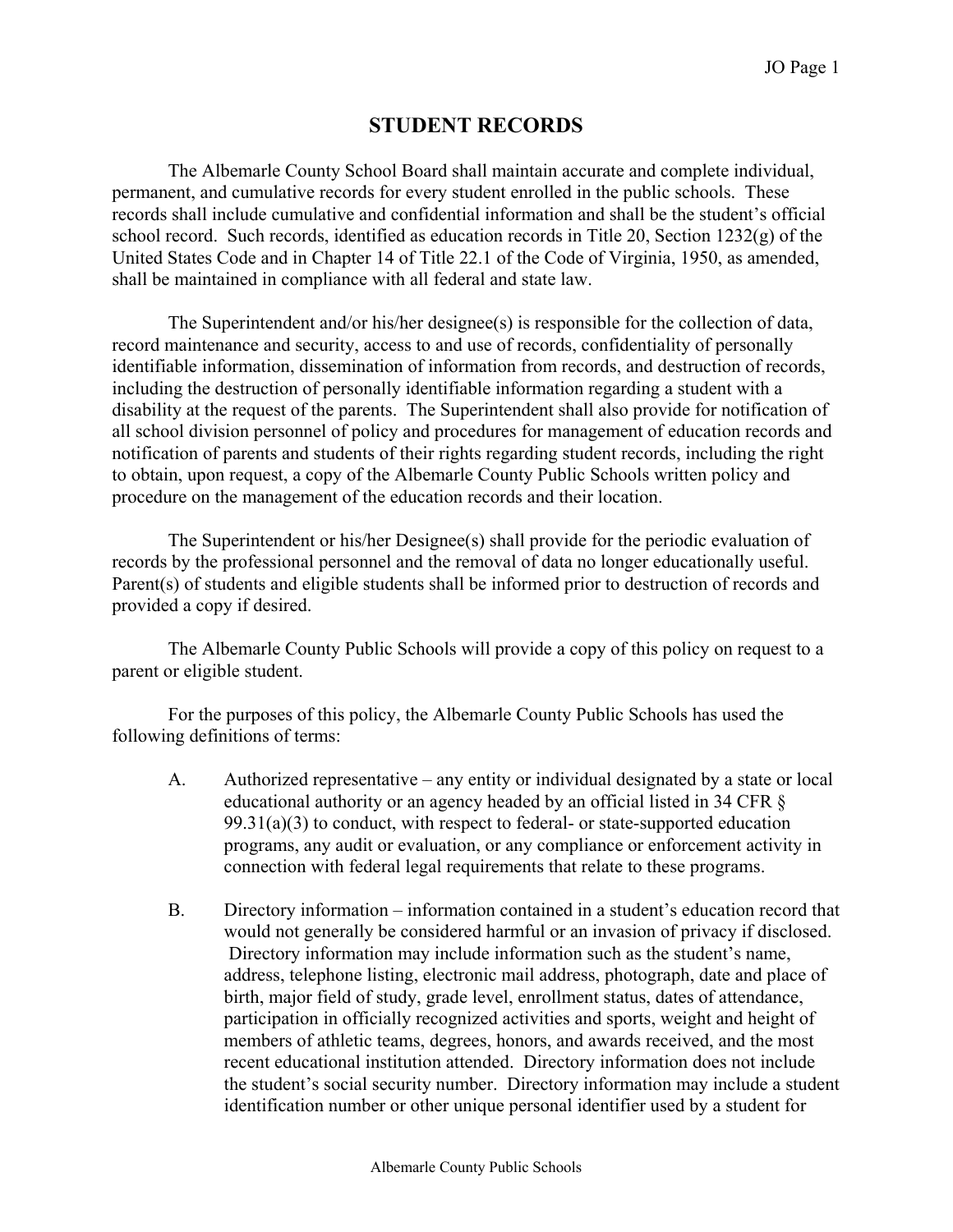accessing or communicating in electronic systems if the identifier cannot be used to gain access to education records except when used in conjunction with one or more factors that authenticate the user's identity, such as a personal identification number, password, or other factor known or possessed only by the authorized user or a student ID number or other unique personal identifier that is displayed on a student ID badge, if the identifier cannot be used to gain access to education records except when used in conjunction with one or more factors that authenticate the user's identity such as a PIN or password or other factor known or possessed only by the authorized user.

- C. Early childhood education program a Head Start program or an Early Head Start program, a state licensed or regulated child care program, or a program that serves children from birth through age six that addresses the children's cognitive, social, emotional, and physical development and is a state prekindergarten program, a program under section 619 or Part C of the Individuals with Disabilities Education Act, or a program operated by a local educational agency
- D. Education program any program that is principally engaged in the provision of education, including, but not limited to, early childhood education, elementary and secondary education, postsecondary education, special education, job training, career and technical education, and adult education, and any program that is administered by an educational agency or institution,
- E. Education records any information recorded in any way including handwriting, print, computer media, video or audiotape, film, microfilm, and microfiche maintained by the Albemarle County School Board or an agent of the school division which contains information directly related to a student, except
	- records that are kept in the sole possession of the maker, are used only as a personal memory aid, and are not accessible or revealed to another person except a temporary substitute for the maker of the record;
	- records created and maintained for law enforcement purposes by the Albemarle County School Board's law enforcement unit, if any. A law enforcement unit is any individual, office, department, or division of the school division that is authorized to enforce any local, state, or federal law, refer enforcement matters to appropriate authorities or maintain the physical security and safety of the school division;
	- in the case of persons who are employed by the Albemarle County School Board but who are not in attendance at a school in the division, records made and maintained in the normal course of business which relate exclusively to the person in his capacity as an employee;
	- records created or received after an individual is no longer in attendance and that are not directly related to the individual's attendance as a student;
	- grades on peer-graded papers before they are collected and recorded by the teacher; and
	- any electronic information, such as email, even if it contains personally identifiable information regarding a student, unless a printed copy of the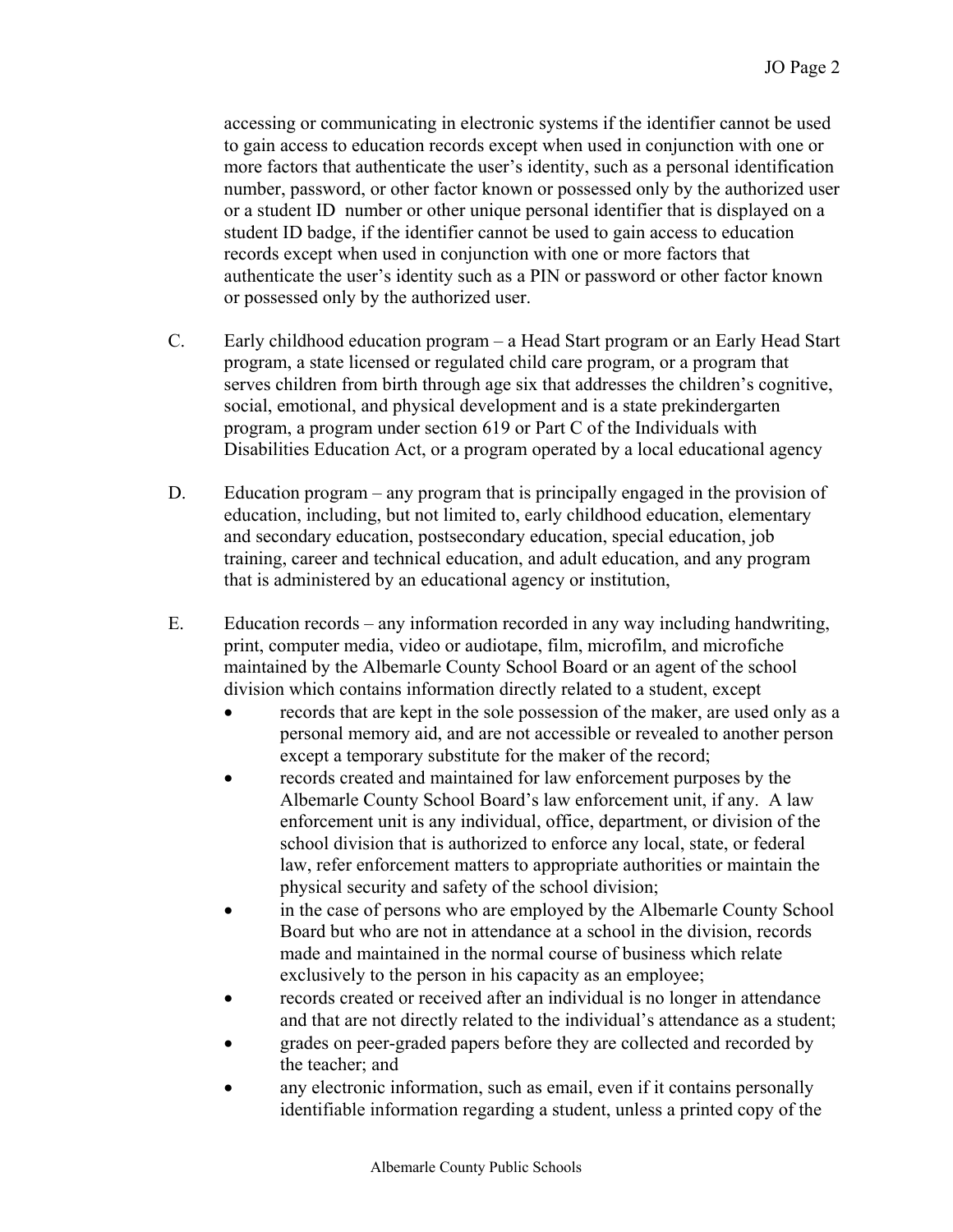electronic information is placed in the student's file or is stored electronically under an individual student's name on a permanent and secure basis for the purpose of being maintained as an educational record. For purposes of this policy, electronic information that exists on a backup server, a temporary archiving system, or on a temporary basis on a computer is not an education record and is not considered as being maintained.

- F. Eligible student a student who has reached age 18.
- G. Parent a parent of a student, including a natural parent, a guardian, or other person having control or charge of any child of school age as defined in the Code of Virginia, 1950, as amended §22.1-1.
- H. Student any person who is or has been in attendance at Albemarle County Public Schools regarding whom the division maintains education records or personally identifiable information.

#### **Dissemination of Information About Court Proceedings**

#### **Adjudications**

The Superintendent shall disseminate the notice or information about an adjudication of delinquency or conviction for an offense listed in Va. Code § 16.1-260.G. contained in a notice received pursuant to Va. Code § 16.1-305.1 to school personnel responsible for the management of student records and to other relevant personnel, including, but not limited to, the principal of the school in which the student is enrolled. The principal shall further disseminate such information to licensed instructional personnel and other school personnel who (1) provide direct educational and support services to the student and (2) have a legitimate educational interest in such information.

A parent, guardian, or other person having control or charge of a student, and, with consent of a parent or in compliance with a court order, the court in which the disposition was rendered, shall be notified in writing of any disciplinary action taken with regard to any incident upon which the adjudication of delinquency or conviction for an offense listed in subsection G of Va. Code § 16.1-260 was based and the reasons therefor. The parent or guardian shall also be notified of his or her right to review, and to request an amendment of, the student's scholastic record.

Every notice of adjudication of delinquency or conviction for an offense listed in subsection G of Va. Code § 16.1-260 received by the superintendent, and information contained in the notice, which is not a disciplinary record as defined in Board of Education regulations, shall be maintained by him/her and by others whom he/she disseminates it, separately from all other records concerning the student. However, if the school administrators or the School Board takes disciplinary action against a student based upon an incident which formed the basis for the adjudication of delinquency or conviction for an offense listed in subsection G of Va. Code §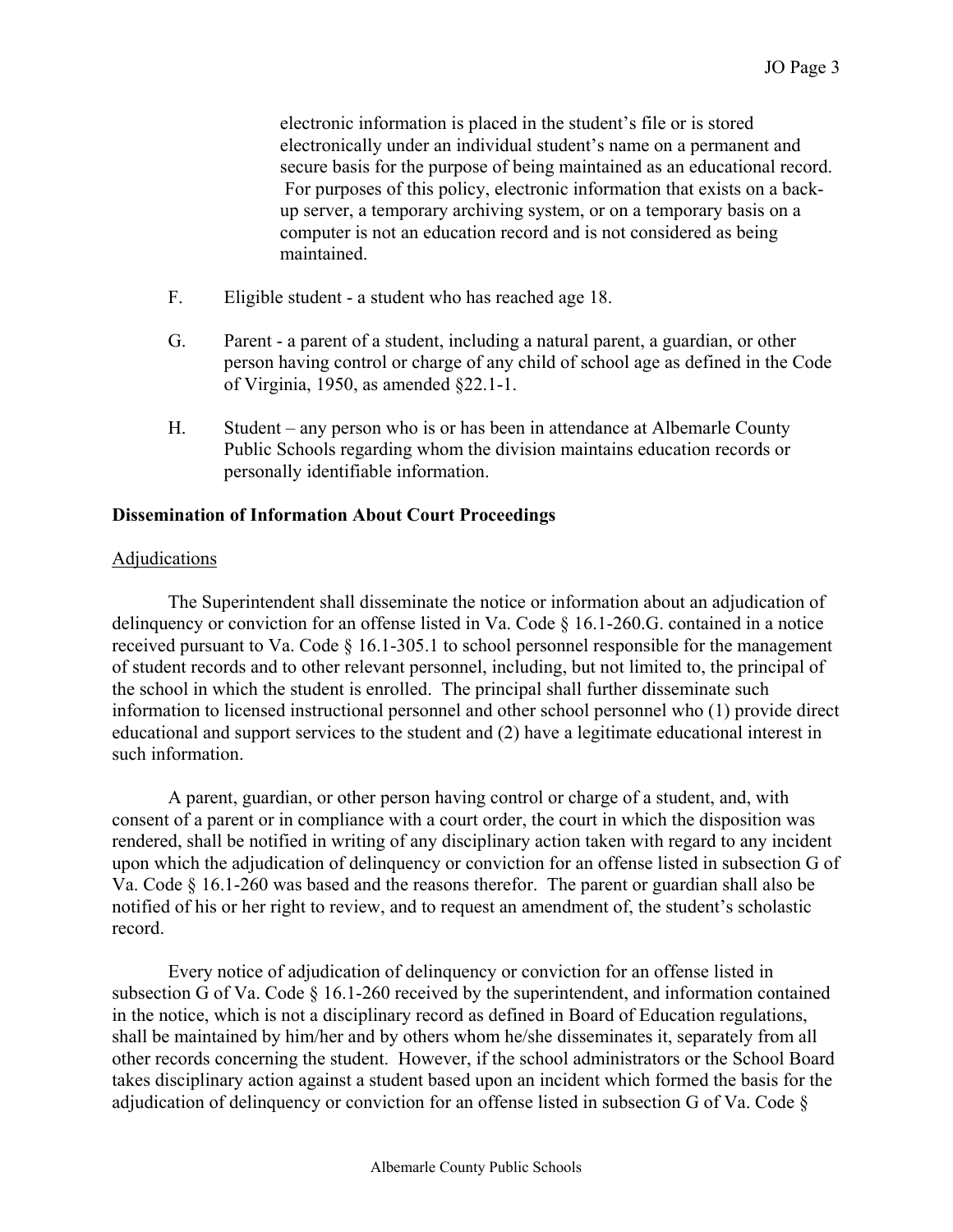16.1-260, the notice shall become a part of student's disciplinary record.

Any notice of disposition received pursuant to Va. Code § 16.1-305.1 shall not be retained after the student has been awarded a diploma or a certificate as provided in Va. Code § 22.1-253.13:4.

# Petitions and Reports

The Superintendent shall not disclose information contained in or derived from a notice of petition received pursuant to Va. Code § 16.1-260 or report received pursuant to Va. Code § 66-25.2:1 except as follows:

- A. If the juvenile is not enrolled as a student in a public school in the division to which the notice or report was given, the superintendent shall promptly notify the intake officer of the juvenile court in which the petition was filed or the Director of the Department which sent the report and may forward the notice of petition or report to the superintendent of the division in which the juvenile is enrolled, if known.
- B. Prior to receipt of the notice of disposition in accordance with Va. Code § 16.1-305.1, the superintendent may disclose the fact of the filing of the petition and the nature of the offense to the principal of the school in which the student is enrolled if the superintendent believes that disclosure to school personnel is necessary to ensure the physical safety of the student, other students, or school personnel within the division, The principal may further disseminate the information regarding the petition, after the student has been taken into custody, (whether or not the child has been released) only to those students and school personnel having direct contact with the student and need of the information to ensure physical safety or the appropriate educational placement or other educational services.
- C. If the superintendent believes that disclosure of information regarding a report received pursuant to Va. Code § 66-25.2.1 to school personnel is necessary to ensure the physical safety of the student, other students, or school personnel, he/she may disclose the information to the principal of the school in which the student is enrolled. The principal may further disseminate the information regarding such report only to school personnel as necessary to protect the student, the subject or subjects of danger, other students, or school personnel.

## Protective Orders and Orders Prohibiting Contact with a Child

 Any school principal who receives notice that a circuit court, general district court, juvenile and domestic relations district court, or magistrate has issued a protective order for the protection of any child who is enrolled at the school, or any other order prohibiting contact with such a child, notifies licensed instructional personnel and other school personnel who (i) provide direct educational or support services to the protected child or the child subject to the order, (ii) have a legitimate educational interest in such information, and (iii) are responsible for the direct supervision of the protected child or the child subject to the order that such order has been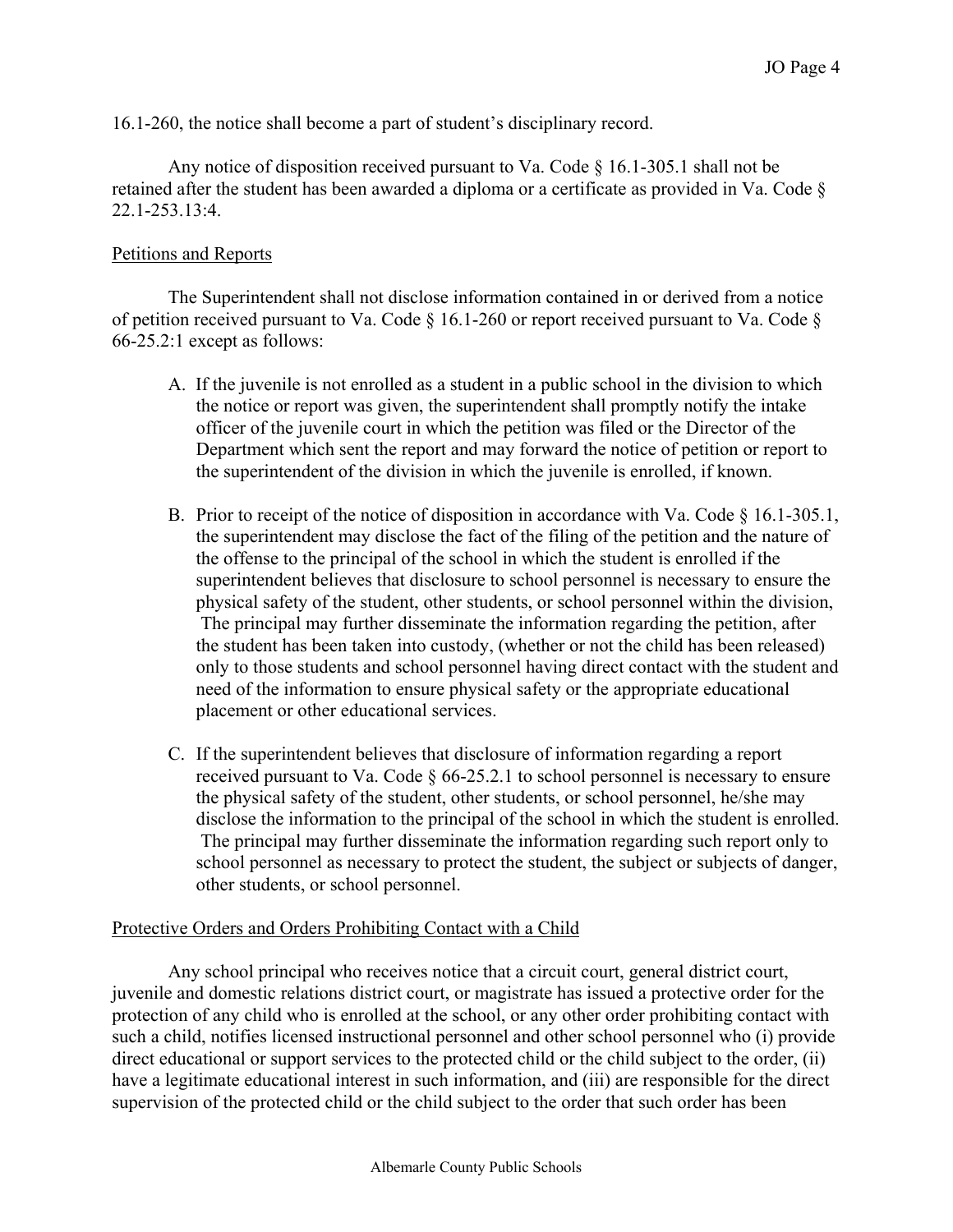issued.

# Annual Notification

The school division shall annually notify parents and eligible students of their rights under the Family Educational Rights and Privacy Act (FERPA) including

- A. the right to inspect and review the student's education records and the procedures for exercising this right;
- B. the right to request amendment of the student's educational records that the parent believes to be inaccurate, misleading or in violation of the student's privacy rights and the procedure for exercising this right;
- C. the right to consent to disclosures of personally identifiable information contained in the student's education records, except to the extent that FERPA authorizes disclosure without consent;
- D. the type of information designated as directory information and the right to opt out of release of directory information;
- E. that the school division releases records to other institutions that have requested the records and in which the student seeks or intends to enroll or is already enrolled so long as the disclosure is for purposes related to the student's enrollment or transfer;
- F. the right to opt out of the release of the student's name, address, and phone number to military recruiters or institutions of higher education that request such information;
- G. a specification of the criteria for determining who constitutes a school official and what constitutes a legitimate educational interest; and
- H. the right to file complaints with the Family Policy Compliance Office in the United States Department of Education concerning the school division's an alleged failure to comply with FERPA.

# Procedure To Inspect Education Records

Parents of students or eligible students may inspect and review the student's education records within a reasonable period of time, which shall not exceed 45 days, and before any meeting regarding an IEP or hearing involving a student with a disability. Further, parents shall have the right to a response from the school division to reasonable requests for explanations and interpretations of the education record.

Parents or eligible students should submit to the student's school principal a written request which identifies as precisely as possible the record or records he/she wishes to inspect.

The principal (or appropriate school official) will make the needed arrangements for access as promptly as possible and notify the parent or eligible student of the time and place where the records may be inspected.

When a record contains information about students other than a parent's child or the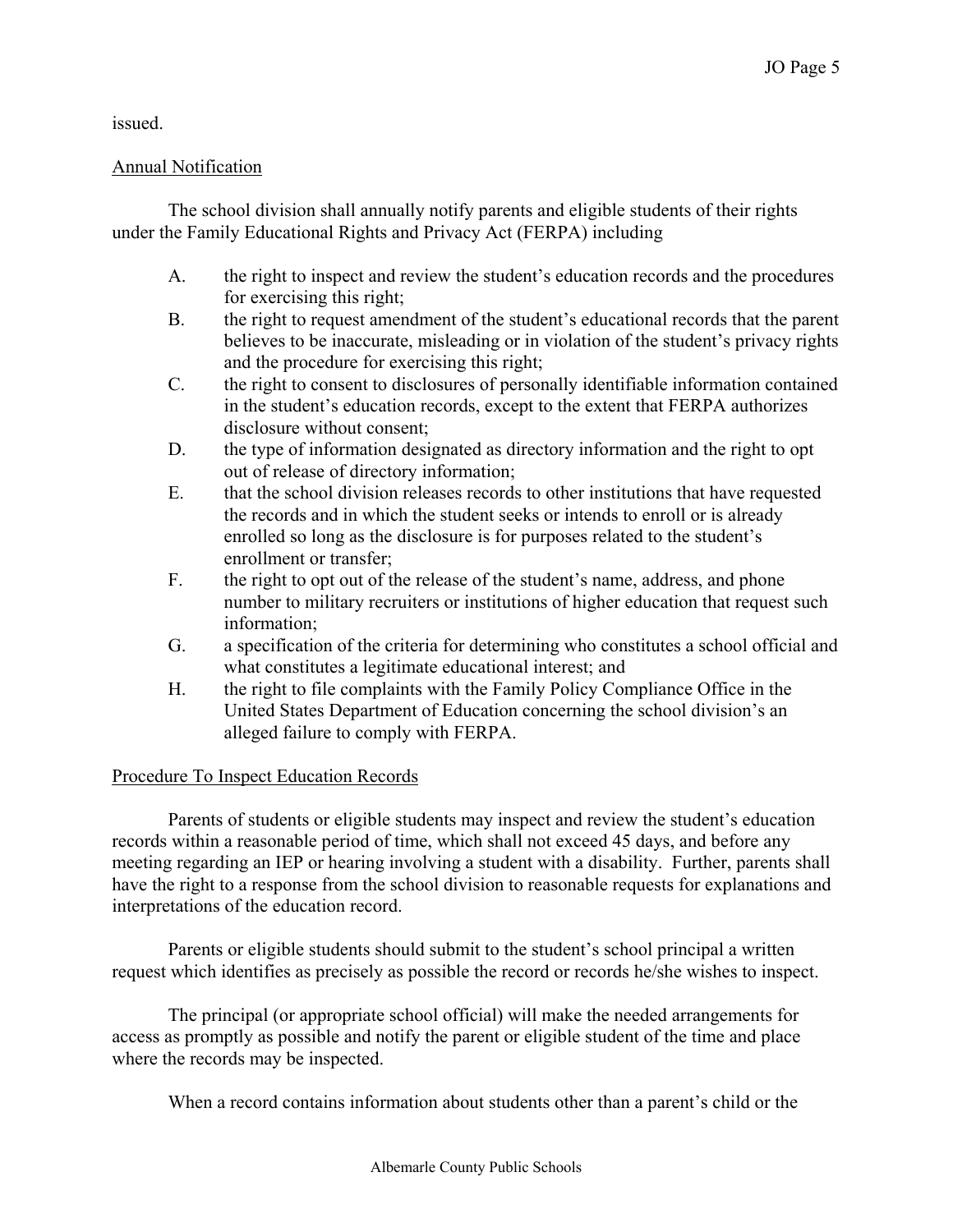eligible student, the parent or eligible student may not inspect and review the portion of the record which pertains to other students.

When a record contains information about students other than a parent's child or the eligible student, the parent or eligible student may not inspect and review the portion of the record which pertains to other students, except as otherwise provided in policy JOF.

## Copies of Education Records

The Albemarle County Public Schools will not provide a parent or eligible student a copy of the student's education record unless failure to do so would effectively prevent the parent or eligible student the right to inspect and review the records.

#### Fees For Copies Of Records

The Albemarle County Public Schools shall not charge for a copy of student records nor for search and retrieval of the records. The Albemarle County Public Schools shall not charge a fee for copying an Individualized Education Plan (IEP) or for a copy of the verbatim record of a hearing conducted in accordance with the State Board of Education's Regulations Governing Special Education Programs for Children with Disabilities in Virginia.

#### Types, Locations, and Custodians of Education Records

The Albemarle County Public Schools shall provide parents on request a list of the types and locations of education records collected, maintained, or used by the school division.

The following is a list of the types of records that the Albemarle County Public Schools maintain, their locations, and their custodians.

| <b>Types</b>                          | Location                         | Custodian                        | <b>Information</b>                  |
|---------------------------------------|----------------------------------|----------------------------------|-------------------------------------|
| School Records                        | School                           | Principal                        | <b>Student Records</b>              |
| Special Education Records   Albemarle | County Office<br><b>Building</b> | Director of Special<br>Education | <b>Special Education</b><br>Records |

## Disclosure of Education Records

The Albemarle County Public Schools shall disclose education records or personally identifiable information only with the written consent of the parent or eligible student subject to the following exceptions. The school division may disclose education record information to the following parties without consent:

A. School officials who have a legitimate educational interest in the records.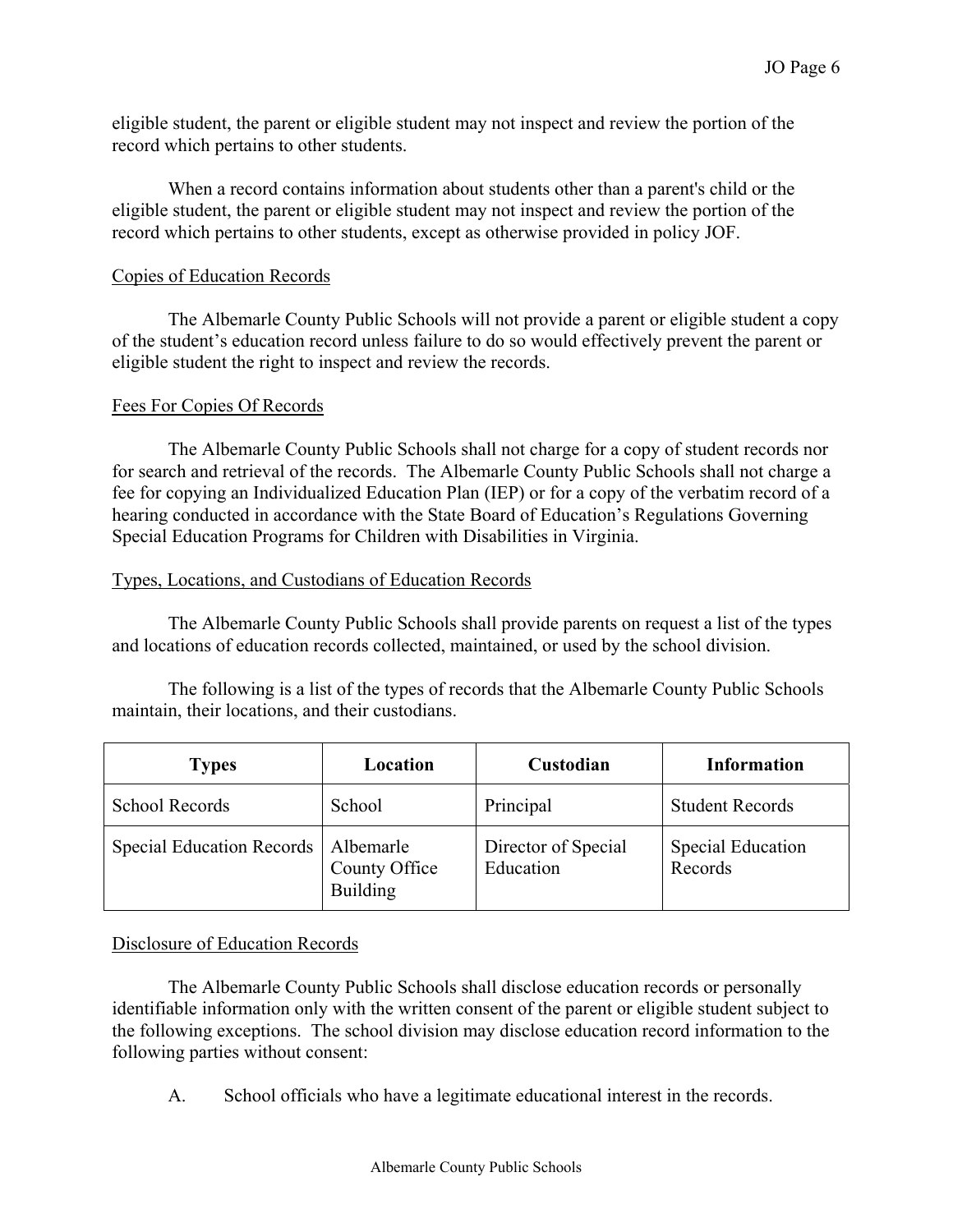# A school official is:

- 1. A person employed by the School Board
- 2. A person appointed or elected to the School Board.
- 3. A person employed by or under contract to the School Board to perform a special task, such as an attorney, auditor, medical consultant, or therapist.
- 4. A contractor or other party to whom the school division has outsourced services or functions for which the school division would otherwise use employees and who is under the direct control of the school division with respect to the use and maintenance of education records as outlined in the contractual agreement.

A school official has a legitimate educational interest if the official is:

- 1. Performing a task that is specified in his/her position description or by a contract agreement.
- 2. Performing a task related to a student's education.
- 3. Performing a task related to the discipline of a student.
- 4. Providing a service or benefit relating to the student or student's family, such as health care, counseling, job placement, or financial aid.
- B. Officials of another school, school system, or institution of postsecondary education where the student seeks or intends to enroll or where the student is already enrolled so long as the disclosure is for purposes related to the student's enrollment or transfer.
- C. Certain officials of the U.S. Department of Education, the United States Attorney General, the Comptroller General, and state and local educational authorities, in connection with certain state and federally supported education programs and in accordance with applicable federal regulations.
- D. In connection with a student's request for or receipt of financial aid as necessary to determine the eligibility, amount, or conditions of the financial aid, or to enforce the terms and conditions of the aid.
- E. For the purpose of furthering the ability of the juvenile justice system to effectively serve the pupil prior to adjudication. The principal or his/her designee may disclose identifying information from a pupil's scholastic record to state or local law-enforcement or correctional personnel, including a law-enforcement officer, probation officer, parole officer or administrator, or a member of a parole board, seeking information in the course of his/her duties; an officer or employee of a county or city agency responsible for protective services to children, as to a pupil referred to that agency as a minor requiring investigation or supervision by that agency; attorneys for the Commonwealth, court services units, juvenile detention centers or group homes, mental and medical health agencies, state and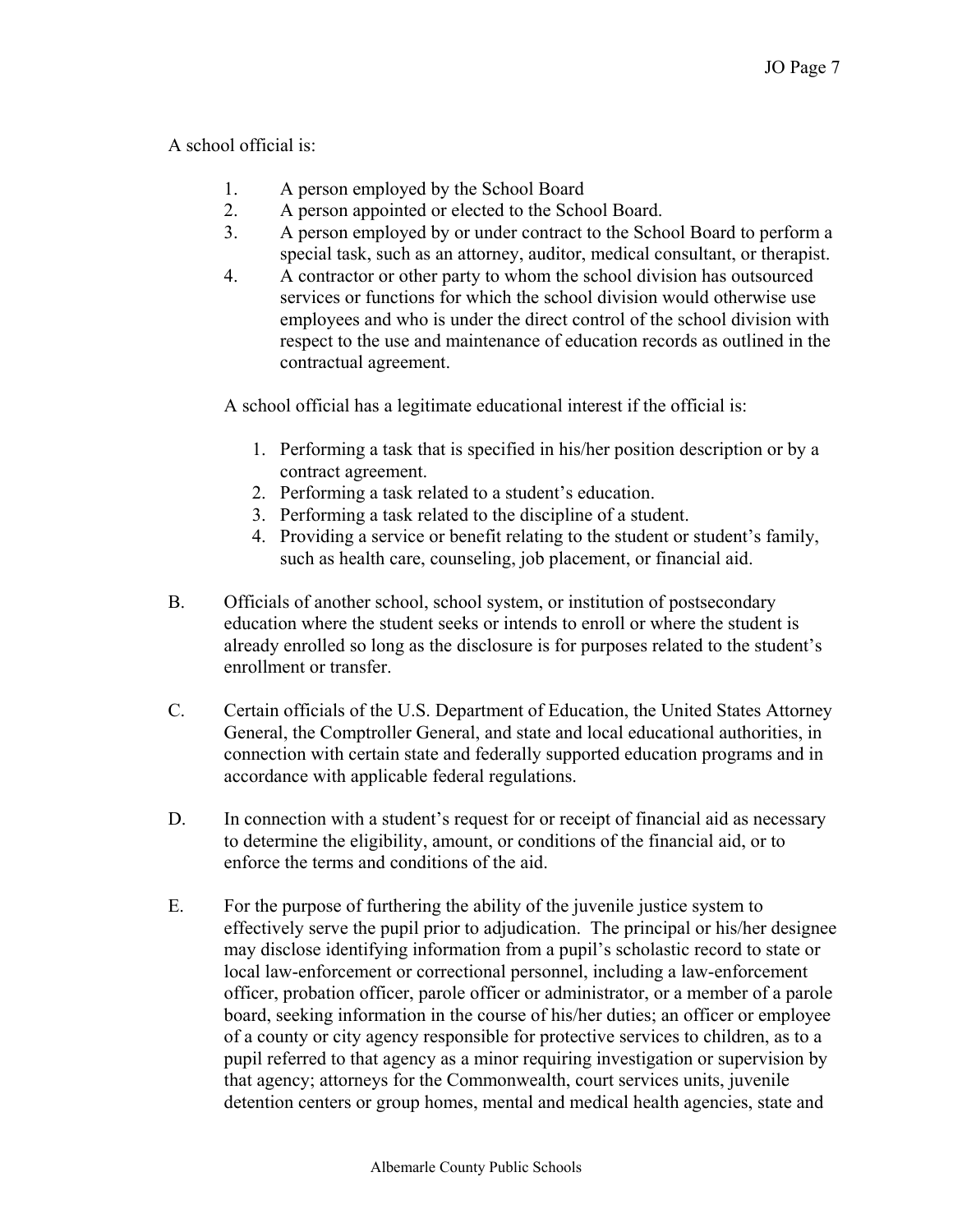local children and family service agencies, and the Department of Juvenile Justice and to the staff of such agencies. Prior to disclosure of any such scholastic records, the persons to whom the records are to be disclosed shall certify in writing to the principal or his designee that the information will not be disclosed to any other party, except as provided under state law, without the prior written consent of the parent of the pupil or by such pupil if the pupil is eighteen years of age or older.

- F. Organizations conducting studies for, or on behalf of, educational agencies or institutions to develop, validate or administer predictive tests; to administer student aid programs; or to improve instruction. The studies must be conducted in a manner that does not permit personal identification of parents and students by individuals other than representatives of the organization that have legitimate interests in the information. The information must be destroyed when it is no longer needed for the purposes for which the study conducted. The School Board must enter into a written agreement with the organization conducting the study which
	- specifies the purpose, scope, and duration of the study or studies and the information to be disclosed
	- requires the organization to use personally identifiable information from education records only to meet the purpose or purposes of the study stated in the written agreement;
	- requires the organization to conduct the study in a manner that does not permit personal identification of parents and students by anyone other than representatives of the organization with legitimate interests; and
	- requires the organization to destroy all personally identifiable information when the information is no longer needed for the purposes for which the study was conducted and specifies the time period in which the information must be destroyed.
- G. Accrediting organizations to carry out their accrediting functions.
- H. Parents of an eligible student who claim the student as a dependent for income tax purposes.
- I. The entities or persons designated in judicial orders or lawfully issued subpoenas as specified in FERPA.
- J. Appropriate parties in connection with an emergency if knowledge of the information is necessary to protect the health and safety of the student or other individual. Albemarle County Public Schools will record the articulable and significant threat to the health or safety of a student or other individual that formed the basis for the disclosure. The parties to whom the division disclosed the information will also be recorded.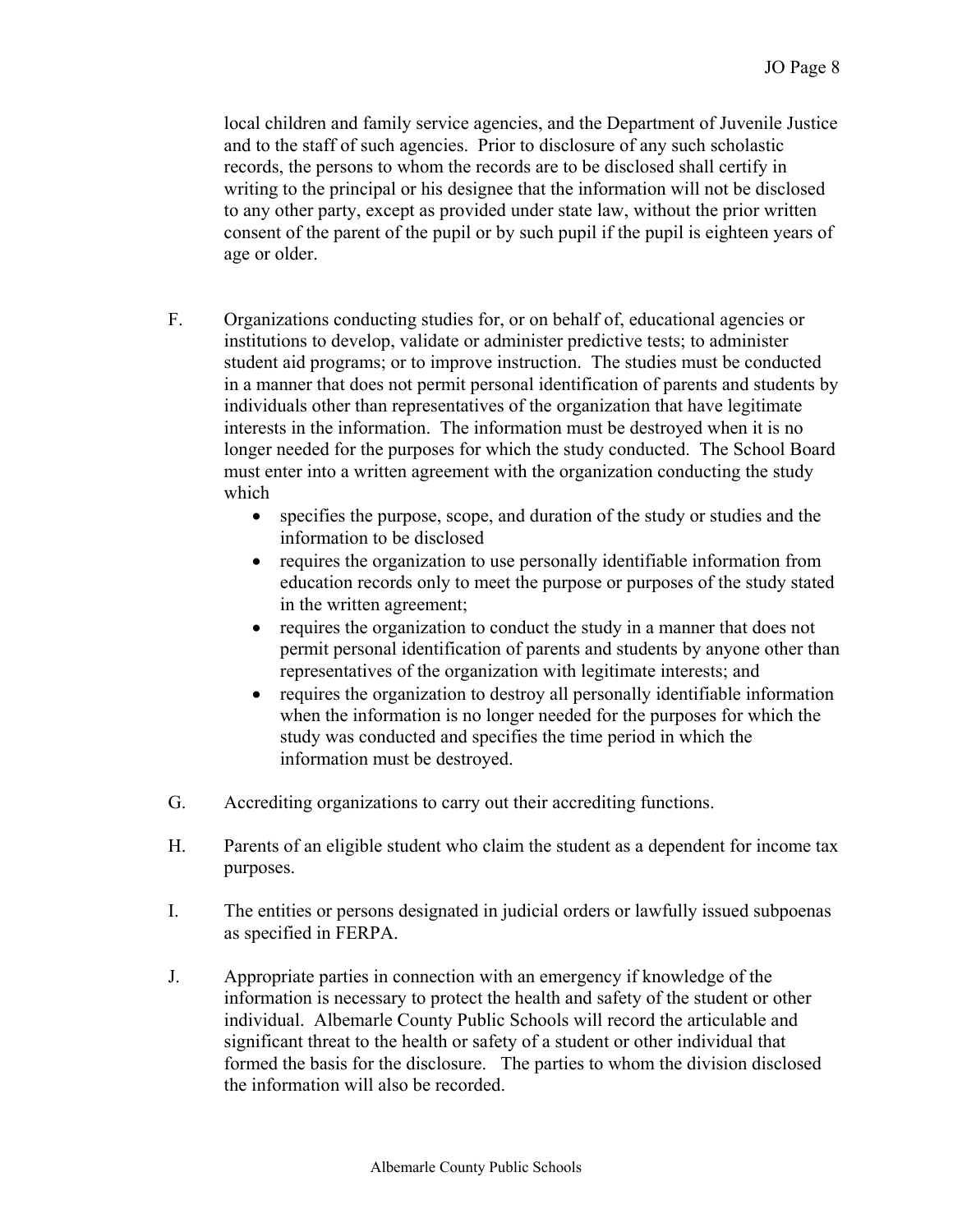- K. To an agency caseworker or other representative of a state or local child welfare agency or tribal organization who has the right to access a student's case plan when such agency or organization is legally responsible for the care and protection of the student.
- L. Directory information so designated by the school division.
- M. When the disclosure concerns sex offenders and other individuals required to register under section 170101 of the Violent Crime Control and Law Enforcement Act of 1994 42 U.S.C. § 14071, and the information was provided to the division under 42 U.S.C. § 14071 and applicable federal guidelines.

 The school division will use reasonable methods to identify and authenticate the identity of parents, students, school officials, and any other parties to whom it discloses personally identifiable information from education records.

## Release of Student Discipline Records to Post-Secondary Schools

 Records of student disciplinary infractions are maintained by each school. Release of these records, as requested by the student or the student's parents, to post-secondary schools requesting access will be limited to the following:

- Any out-of-school suspensions of ten days or longer. The school will provide information as to the number of occurrences, the categorization of the suspension (i.e. assault, alcohol violation, etc.) and the number of days a student was suspended for each occurrence.
- Disciplinary infractions of any type or consequence that resulted in the finding of a credible threat to harm others when the ACPS threat assessment protocol was implemented. The school will provide information as to the number of times this occurred.

## Unauthorized Disclosure of Electronic Records

 In cases in which electronic records containing personally identifiable information are reasonably believed to have been disclosed in violation of federal or state law applicable to such information, the school division shall notify, as soon as practicable, the parent of any student affected by such disclosure, except as otherwise provided in Va. Code §§ 32.1-127.1:05 or 18.2- 186.6. Such notification shall include (i) date, estimated date, or date range of the disclosure; (ii) type of information that was or is reasonably believed to have been disclosed; and (iii) remedial measures taken or planned in response to the disclosure.

#### Disclosure to Federal Agencies

 Notwithstanding any other provision of law or policy, no member or employee of the Albemarle County School Board will transmit personally identifiable information, as that term is defined in FERPA and related regulations, from a student's record to a federal government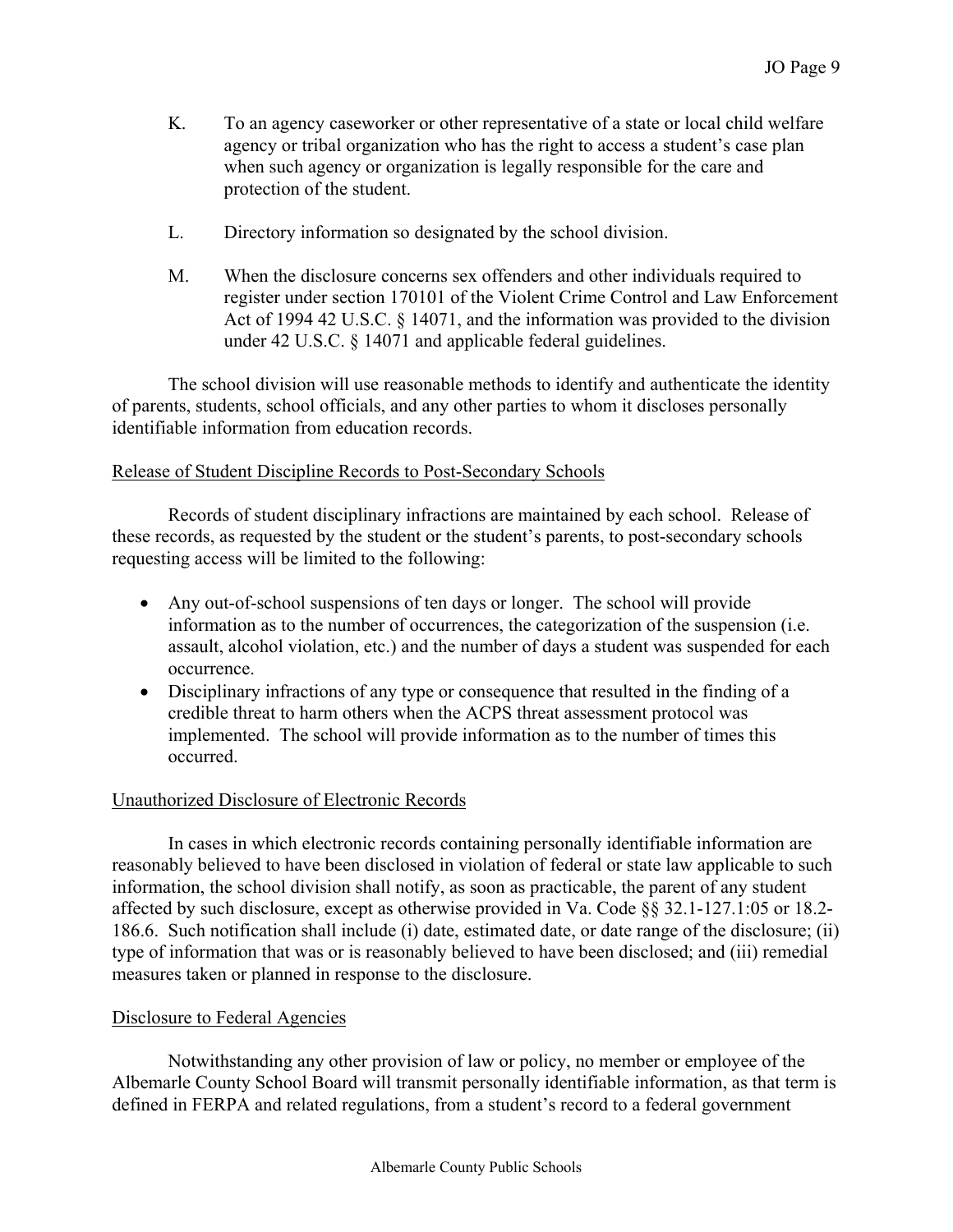agency or an authorized representative of such agency except as required by federal law and regulation.

## Disclosure of Information Relating to Home Instructed Students

 Neither the superintendent nor the School Board shall disclose to the Department of Education or any other person or entity outside of the local school division information that is provided by a parent or student to satisfy the requirements of Policy IGBI Home Instruction or subdivision B 1 of Va. Code § 22.1-254. However, the superintendent or School Board may disclose, with the written consent of a student's parent, such information to the extent provided by the parent's consent. Nothing in this policy prohibits the superintendent from notifying the Superintendent of Public Instruction of the number of students in the school division receiving home instruction.

# Audit or Evaluation of Education Programs

 Authorized representatives of the Comptroller General of the United States, the Attorney General of the United States, the federal Secretary of Education, and state and local educational authorities may have access to education records in connection with an audit or evaluation of federal- or state- supported education programs, or for the enforcement of or compliance with federal legal requirements that relate to those programs.

 Any authorized representative other than an employee must be designated by a written agreement which

- designates the individual or entity as an authorized representative;
- specifies the personally identifiable information to be disclosed, specifies that the purposes for which the personally identifiable information is disclosed to the authorized representative is to carry out an audit or evaluation of federal- or statesupported education programs, or to enforce or comply with federal legal requirements that relate to those programs; and specifies a description of the activity with sufficient specificity to make clear that the work falls within the exception of 34 CFR  $\S 99.31(a)(3)$  including a description of how the personally identifiable information will be used;
- requires the authorized representative to destroy personally identifiable information when the information is no longer needed for the purpose specified;
- specifies the time period in which the information must be destroyed; and
- establishes policies and procedures, consistent with FERPA and other federal and state confidentiality and privacy provisions, to protect personally identifiable information from further disclosure and unauthorized use, including limiting use of personally identifiable information to only authorized representatives with legitimate interests in the audit or evaluation of a federal- or state- supported education program or for compliance or enforcement of federal legal requirements related to such programs.

## Military Recruiters and Institutions of Higher Learning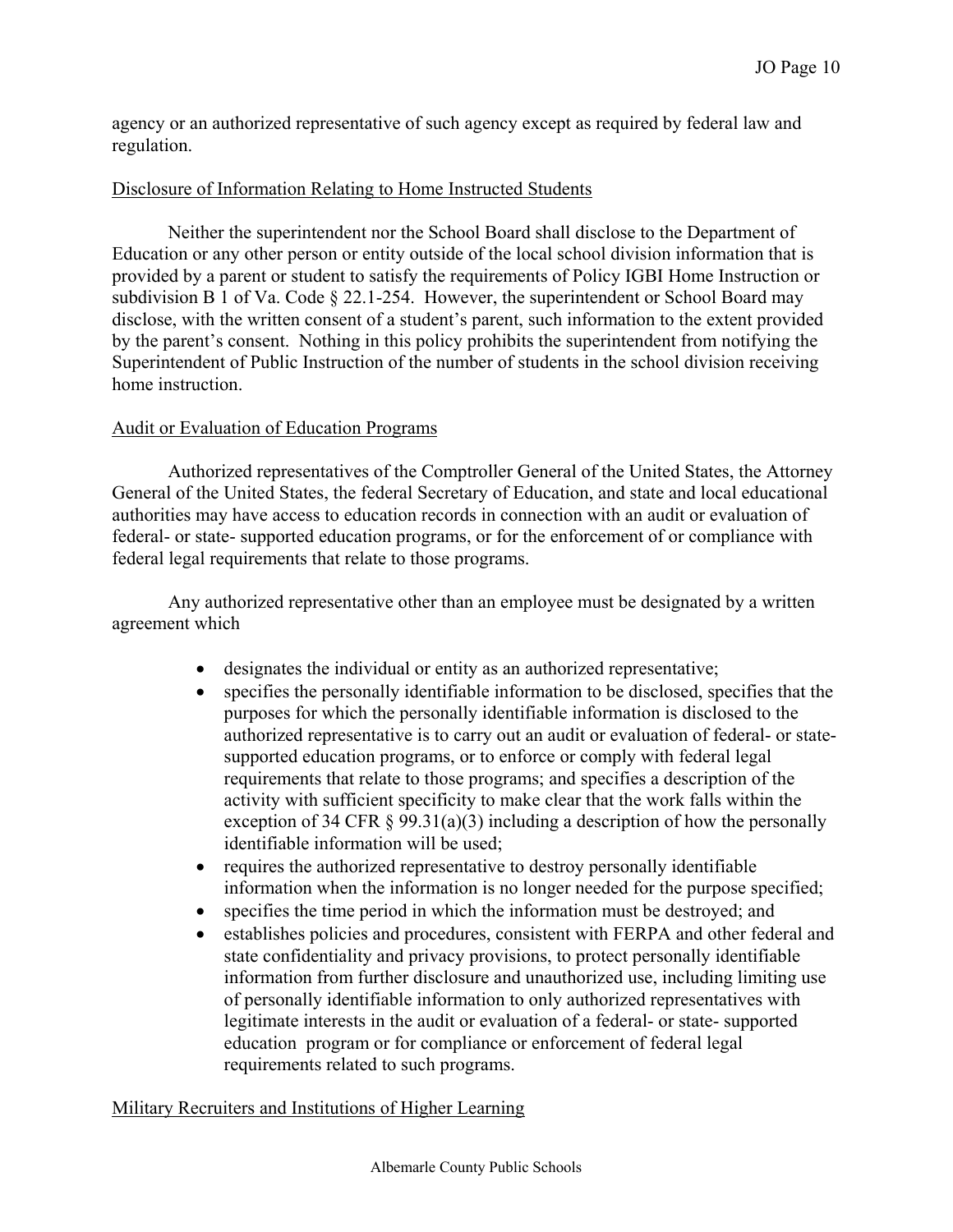The Albemarle County Public Schools provides, on request made by military recruiters or an institution of higher education, access to secondary school students' names, addresses, and telephone listings unless a parent or eligible student has submitted a written request that the student's name, address and telephone listing not be released without the prior written conset of the parent or eligible student.

 The school division notifies parents of the option to make a request and complies with any request.

 The school division provides military recruiters the same access to secondary school students as is provided generally to post-secondary educational institutions or to prospective employers of those students.

#### Records Disclosure

 The Albemarle County Public Schools shall maintain a record kept with the education records of each student, indicating all individuals (except school officials who have a legitimate educational interest in the records), agencies, or organizations which request or obtain access to a student's education records. The record will indicate the legitimate interest the party had in or obtaining the information. The record of access will be available only to parents, to the school official and his/her assistants who are responsible for the custody of such records, and to persons or organizations which audit the operation of the system.

 The requirements related to records of requests for disclosure stated above do not apply to requests made pursuant to an ex parte order issued by a court at the request of the United States Attorney General (or any Federal officer or employee, in a position not lower than an Assistant Attorney General, designated by the Attorney General) seeking to collect education records relevant to an authorized investigation or prosecution of international terrorism as defined in 18 U.S.C. Section 2331 or other acts listed in 18 U.S.C. Section 2332b(g)(5)(B).

Personal information will only be transferred to a third party on the condition that such party will not permit any other party to have access to such information without the written consent of the parents of the student. If a third party permits access to information, or fails to destroy information, the division will not permit access to information from education records to that third party for a period of at least five years.

## Directory Information

The Albemarle County School Board shall notify parents and eligible students at the beginning of each school year what information, if any, it has designated as directory information, the right to refuse to let the division designate any or all of such information as directory information, and the period of time to notify the division, in writing, that he or she does not want any or all of those types of information designated as directory information. The notice may specify that disclosure of directory information will be limited to specific parties, for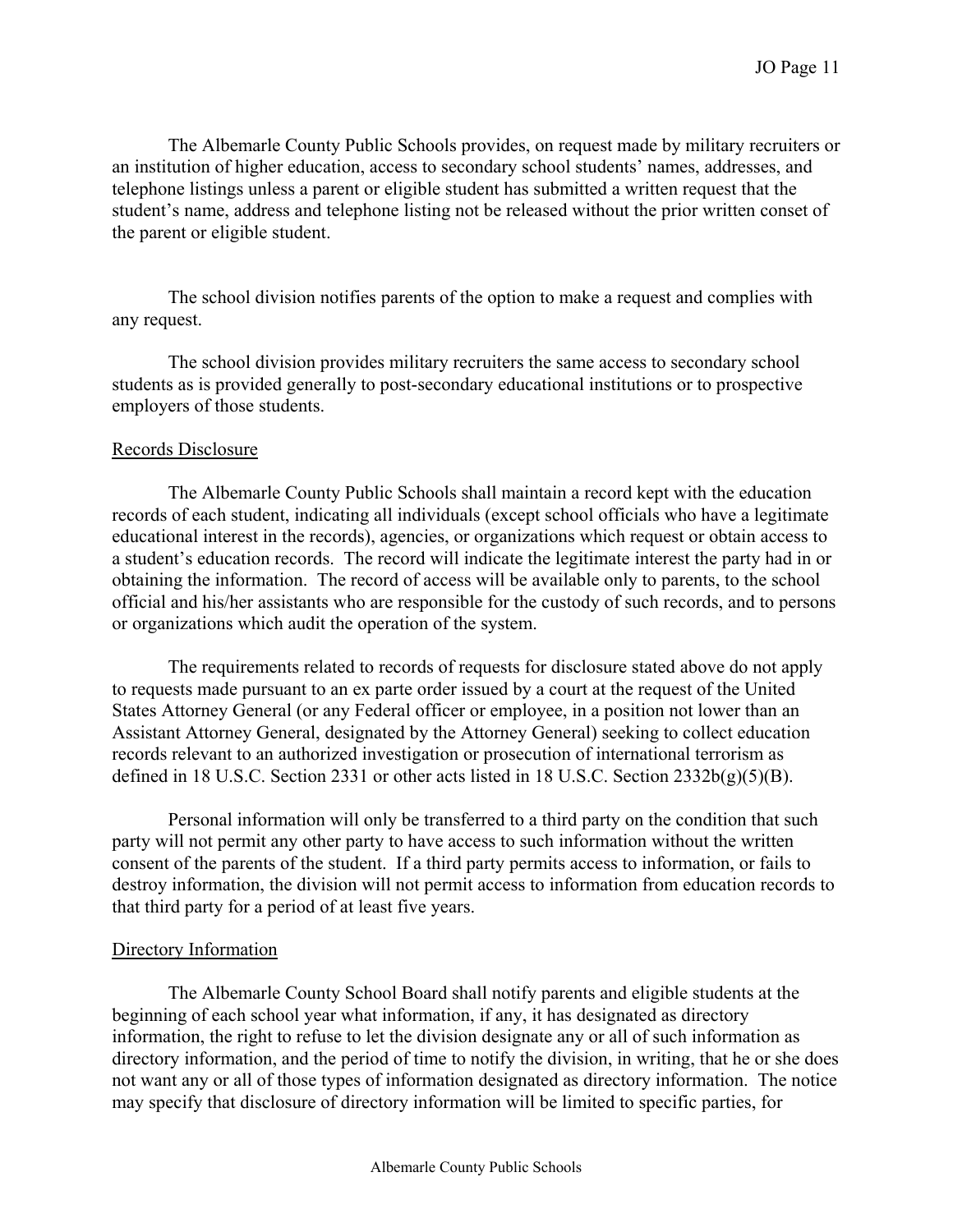specific purposes, or both. If the School Board specifies that disclosure of directory information will be so limited, the disclosures of directory information will be limited to those specified in the public notice.

No school discloses the address, telephone number, or email address of a student pursuant to the Virginia Freedom of Information Act unless the parent or eligible student affirmatively consents in writing to such disclosure. Except as required by state or federal law, no school discloses the address, telephone number, or email address of a student pursuant to 34 C.F.R. § 99.31(a)(11) unless (a) the disclosure is to students enrolled in the school or to school board employees for educational purposes or school business and the parent or eligible student has not opted out of such disclosure in accordance with Virginia law and this policy or (b) the parent or eligible student has affirmatively consented in writing to such disclosure.

ACPS collects personal information on students, identified as directory information, and discloses this information to businesses and consultants selected by ACPS to provide products or services to ACPS or its students.

Parents and eligible students may not use the right to opt out of directory information disclosures to 1) prevent disclosure of the student's name, identifier, or institutional email address in a class in which the student is enrolled; or 2) prevent an educational agency or institution from requiring the student to wear, to display publicly, or to disclose a student ID card or badge that exhibits information designated as directory information and that has been properly designated as directory information.

## Correction of Education Records

Parents or eligible students shall be notified of their right to challenge the content and to ask to have corrected (or expunged) those records that they believe are inaccurate, misleading, or in violation of their privacy rights. Following are the procedures for the correction of records:

- A. Parents or the eligible student must request in writing that the Albemarle County Public Schools amend a record. In so doing, they should identify the part of the record they want changed and specify why they believe it is inaccurate, misleading or in violation of the student's privacy or other rights.
- B. Albemarle County Public Schools shall decide whether to amend to record in accordance with the request within a reasonable period of time. If it decides not to comply, the school division shall notify the parents or eligible student of the decision and advise them of their right to a hearing to challenge the information believed to be inaccurate, misleading, or in violation of the student's rights.
- C. Upon request, Albemarle County Public Schools shall arrange a hearing, and notify the parents or eligible student, reasonably in advance, of the date, place, and time of the hearing. The hearing shall be held within a reasonable period of time after the request.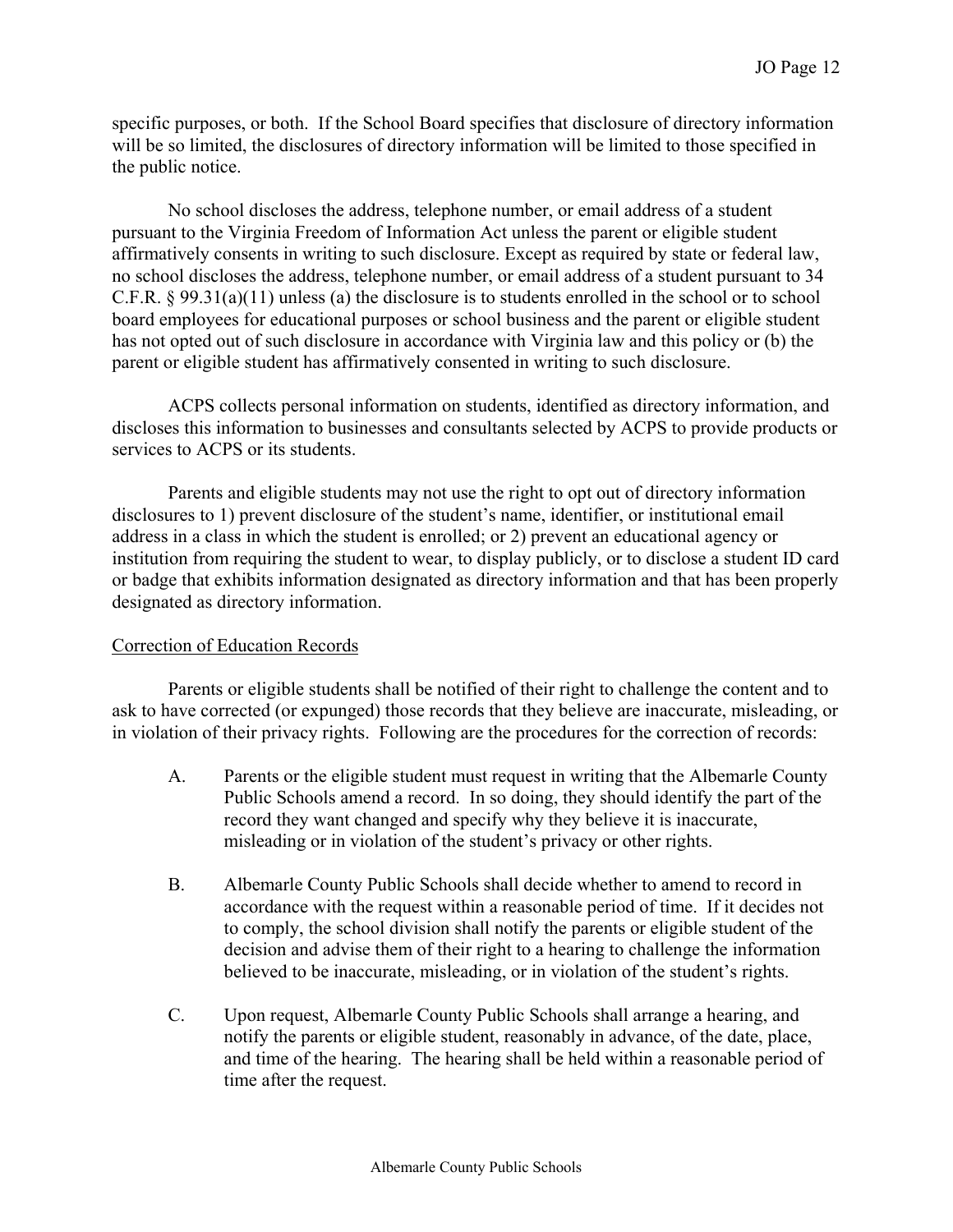- D. The parent or eligible student may, at his or her own expense, be represented by one or more individuals of his or her choice, including an attorney.
- E. The hearing shall be conducted by a hearing officer who is a disinterested party; however, the hearing officer may be an official of the school division. The parents or eligible student shall be afforded a full and fair opportunity to present evidence relevant to the issues raised in the original request to amend the student's education records in accordance with FERPA.
- F. The Albemarle County Public Schools shall make its decision in writing within a reasonable period of time after the hearing, and such decision will include a summary of the evidence presented and the reasons for the decision. The decision shall be based solely on the evidence presented at the hearing.
- G. If Albemarle County Public Schools decides that the challenged information is not inaccurate, misleading, or in violation of the student's right of privacy, it will notify the parents or eligible student that they have a right to place in the record a statement commenting on the challenged information and/or a statement setting forth reasons for disagreeing with the decision. The statement will be maintained as part of the student's education records as long as the contested portion is maintained and disclosed whenever the school division discloses the portion on the record to which the statement relates.
- H. If Albemarle County Public Schools decides that the information is misleading, inaccurate or in violation of the students right to privacy, it shall amend the record and notify the parent or eligible student, in writing, that the record has been amended or expunged.

The Albemarle County Public Schools shall notify the parent and eligible student of their right to file with the FERPA Office a complaint concerning an alleged failure by the school division to comply with federal law.

## Confidentiality of HIV and Drug and Alcohol Treatment Records

The Albemarle County Public Schools shall comply with the confidentiality requirements of Section 32.1-36.1 of the Code of Virginia, 1950, as amended, providing for the confidentiality of records related to any test for Human Immunodeficiency Virus (HIV). In addition, the school division shall maintain confidentiality of drug and alcohol treatment records as required by federal and state law.

| Approved: | July 1, 1993                                                             |
|-----------|--------------------------------------------------------------------------|
| Amended:  | January 26, 1998; March 25, 2004; September 6, 2007; September 27, 2012; |
|           | March 13, 2014; August 14, 2014; September 10, 2015; September 22, 2016; |
|           | April 27, 2017; October 18, 2018; April 16, 2020                         |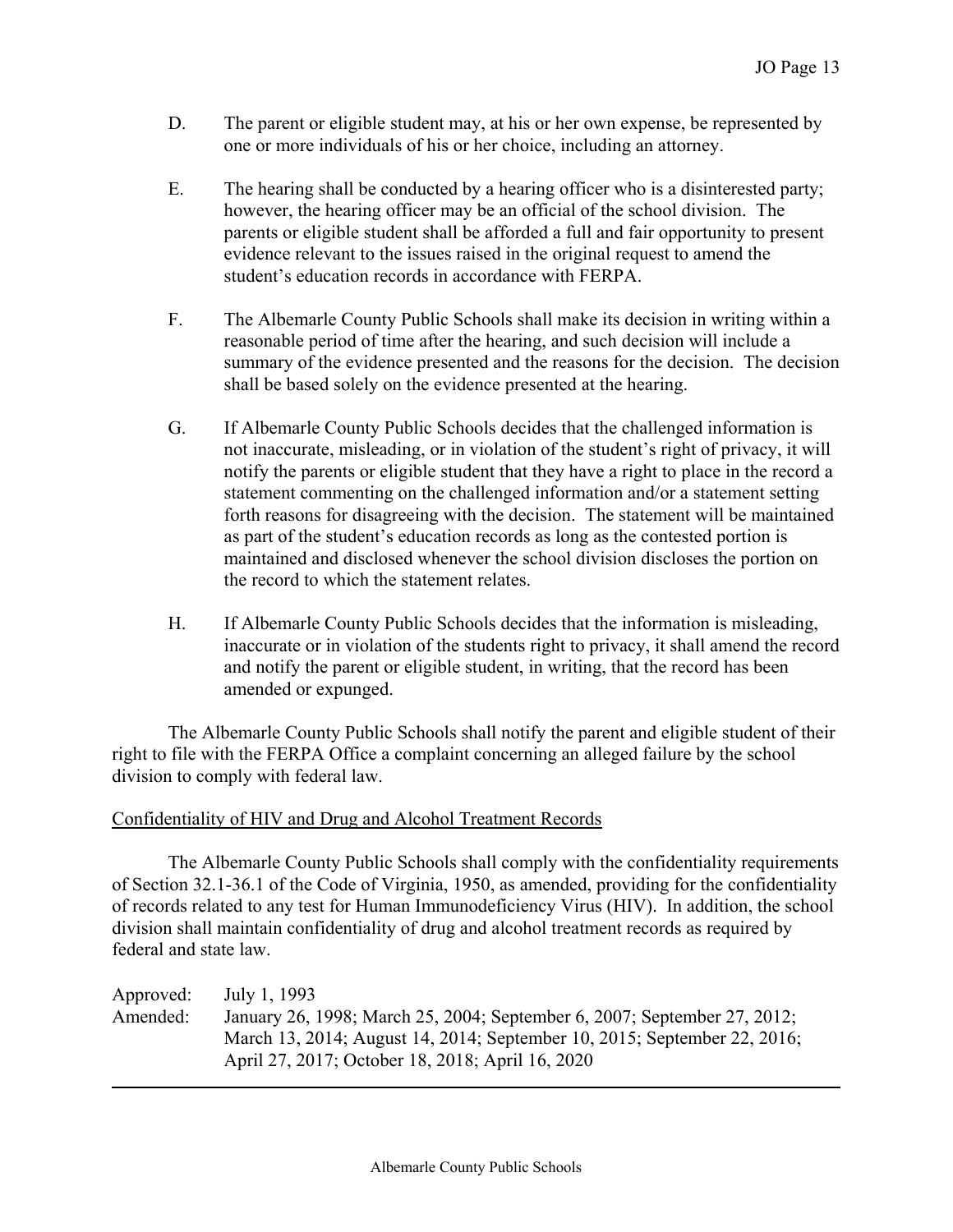Legal Refs.: 18 U.S.C. §§ 2331, 2332b

20 U.S.C. §§ 1232(g), 7908

42 U.S.C. § 290dd-2

 34 C.F.R. 99.3, 99.7, 99.10, 99.20, 99.21, 99.22, 99.31, 99.32, 99.33, 99.34, 99.35, 99.36, 99.37.

Code of Virginia, 1950, as amended, §§ 2.2-3704, 2.2-3705.4, 2.2-3804, 16.1- 260, 16.1-305.1, 16.1-305.2, 22.1-1, 22.1-254.1, 22.1-287, 22.1-287.01, 22.1- 287.02, 22.1-287.1, 22.1-288, 22.1-288.1, 22.1-288.2, 22.1-289, 23.1-405, 32.1- 36.1

Cross Ref: IJ, School Counseling Program JEC, School Admission JECA, Admission of Homeless Children JFC, Student Conduct JGDA, Disciplining Students with Disabilities JGD/JGE, Student Suspension/Expulsion JHCB, Student Immunizations JHCD, Administering Medicine to Students JOA, Student Transcripts JRCA, School Service Providers' Use of Student Personal Information KBA, Freedom of Information Act Requests KBC, Media Relations KNB, Reports of Missing Children KP, Parental Rights and Responsibilities KS, Parents Rights and Responsibilities LBD, Home Instruction LEB, Advanced/Alternative Courses for Credit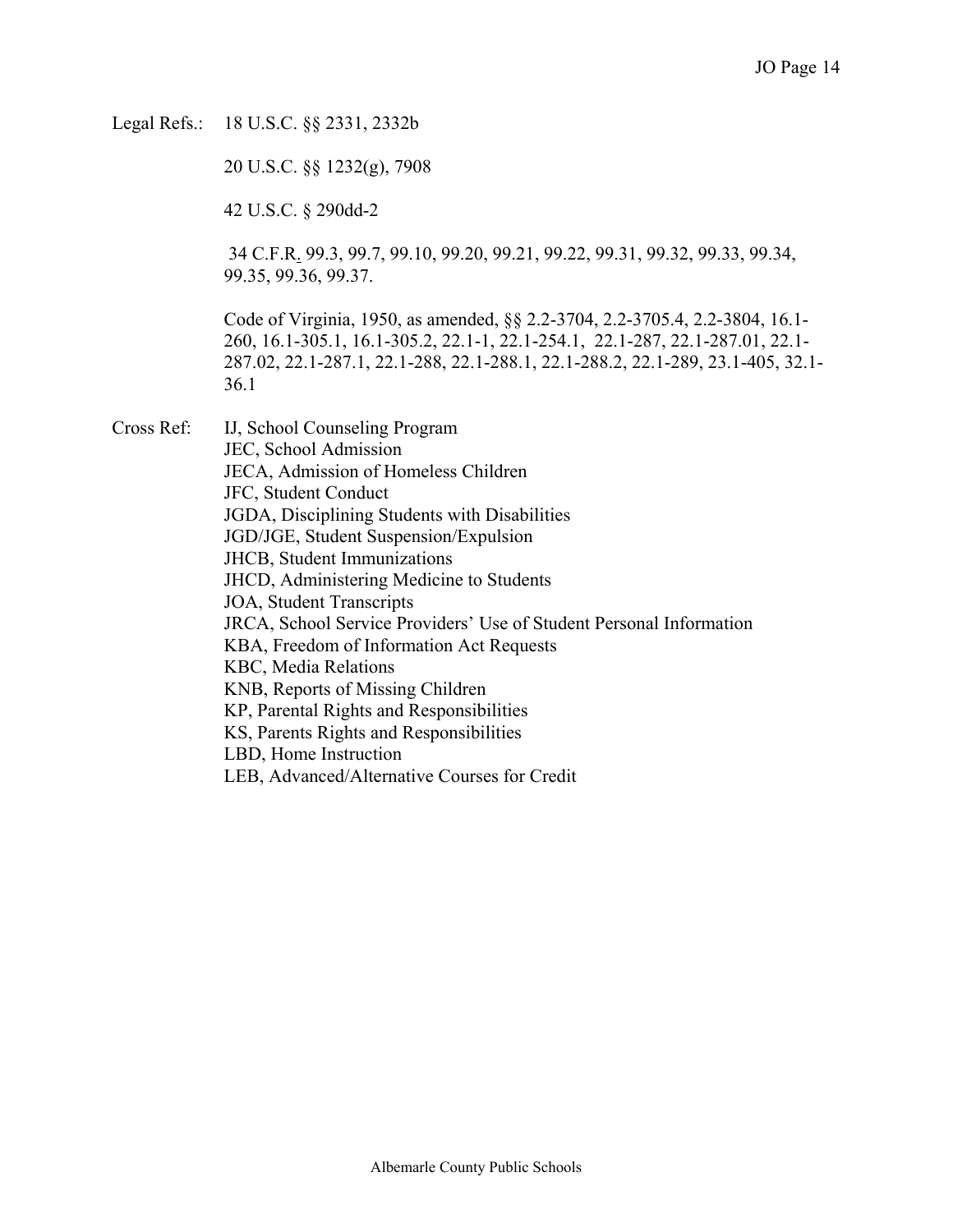# **STUDENT RECORDS REGULATIONS**

## Definitions

The following definitions apply to these Regulations and to Policy JO:

- A. Days are specified as either "calendar days" or "administrative working days."
	- 1. "Administrative Working Days" are administrative working days exclusive of Saturdays, Sundays, and officially designated holidays of the system.
	- 2. "Calendar Days" are consecutive days inclusive of Saturdays, Sundays, and officially designated holidays.
- B. **Destruction** means physical destruction or the removal of personal identifiers from information so that information is no longer personally identifiable.
- C. **Disclosure/Access** means permitting access to, release, transfer, or other communication of scholastic records of the student or the personally identifiable information contained therein, orally or in writing, by electronic means, or by any other means of any party.
- D. **Eligible Student** means a student who has attained 18 years of age or is an emancipated minor or is attending an institution of post-secondary education. The permission or consent required of and all rights accorded to parents relative to scholastic records shall be accorded to these students. However, disclosure may be made to parents of a dependent student as defined in Section 152 of the Internal Revenue Code of 1954.
- E. **FERPA** means the Federal Educational Rights and Privacy Act. The Family Educational Rights and Privacy Office is located in the Department of Health, Education and Welfare, 330 Independence Avenue, S.W., Washington, DC 20201.
- F. **Parent** means a parent, a guardian, or a person acting as a parent of a child. The term "parent" means either parent, unless the Albemarle County School Division has been provided with evidence that there is a legally binding instrument or a state law or court order governing such matters as divorce, separation, or custody which mother or father, the adoptive mother or father, or the legally appointed guardian or committee has custody of the child. The definition also includes persons acting in the place of a parent, such as a grandmother or stepparent with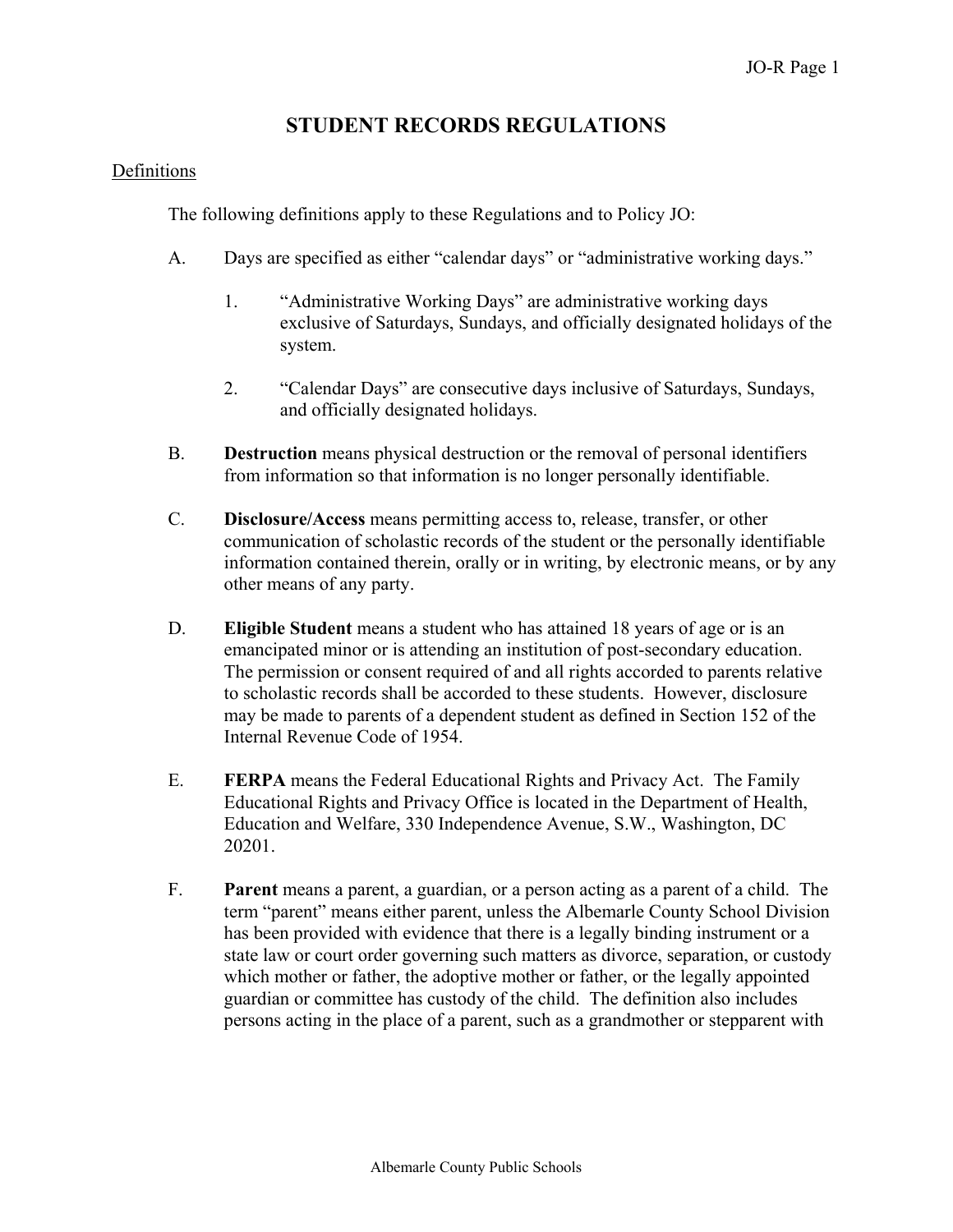whom the child lives, as well as the persons who are legally responsible for a child's welfare. A child 18 years or older or an emancipated minor may assert any rights under these regulations in his own name.

#### Content

"Scholastic records," identified in federal regulations as "educational records," are those records that are (1) directly related to a student and (2) maintained by an educational agency or institution or by a party acting for the agency or institution.

Certain records exist for every student and include at a minimum the following information: record data disclosure form; name and address of student; birth date and serial number on birth certificate; name and address of parent; program of studies plan; scholastic work completed; level of achievement, including grade and grade point average; type of diploma (or certificate); attendance; test data, including Standards of Learning results and results of normative tests, such as achievement batteries and inventories; notification of Literacy Passport Testing Program requirements; Literacy Development Plan, if needed; official results of Literacy Passport Testing Program; cumulative health record, including pre-school physical examination report and school entrance examination report; certificate of immunization; social security number (unless wavier is granted); notice of school status; student conduct statement; and all other information required by Virginia Board Regulations Governing Secondary School Transcripts.

Certain specialized information may be collected and maintained for students requiring differentiated programs and/or special services such as gifted, disabled, and students with special needs. Information includes but is not necessarily limited to the following: records for referral; reports of assessment, including educational, physiological (medical, speech, hearing, vision), psychological, sociological; permission for initial testing; permission for initial placement; summary of eligibility minutes; and individualized education programs (IEPs). Other specialized information may include but is not limited to the following: legal reports; records of sensitive physical problems; reports from institutions and agencies; and school records related to disciplinary action, including action taken against a student for violating School Board policies or school rules on school property or at school-sponsored events.

Certain records are not considered scholastic records and should not be maintained in the student's file: (1) records of instruction, supervisory, administrative, and ancillary educational personnel which are in the sole possession of the maker and are not accessible or revealed to any other person except a temporary substitute for the maker of the record or (2) the notice of court disposition if no disciplinary action is taken or the adjudication or conviction is related to an incident which did not occur on school property or during a school-sponsored activity.

The following information will be kept permanently in the scholastic records: record data disclosure form; name and address of student; birth date and serial number on birth certificate; name and address of parents; program of studies plan; scholastic work completed; level of achievement (grades, grade point average and class rank); type of diploma or certificate earned; attendance; test data; certificate of immunization; social security number (unless waiver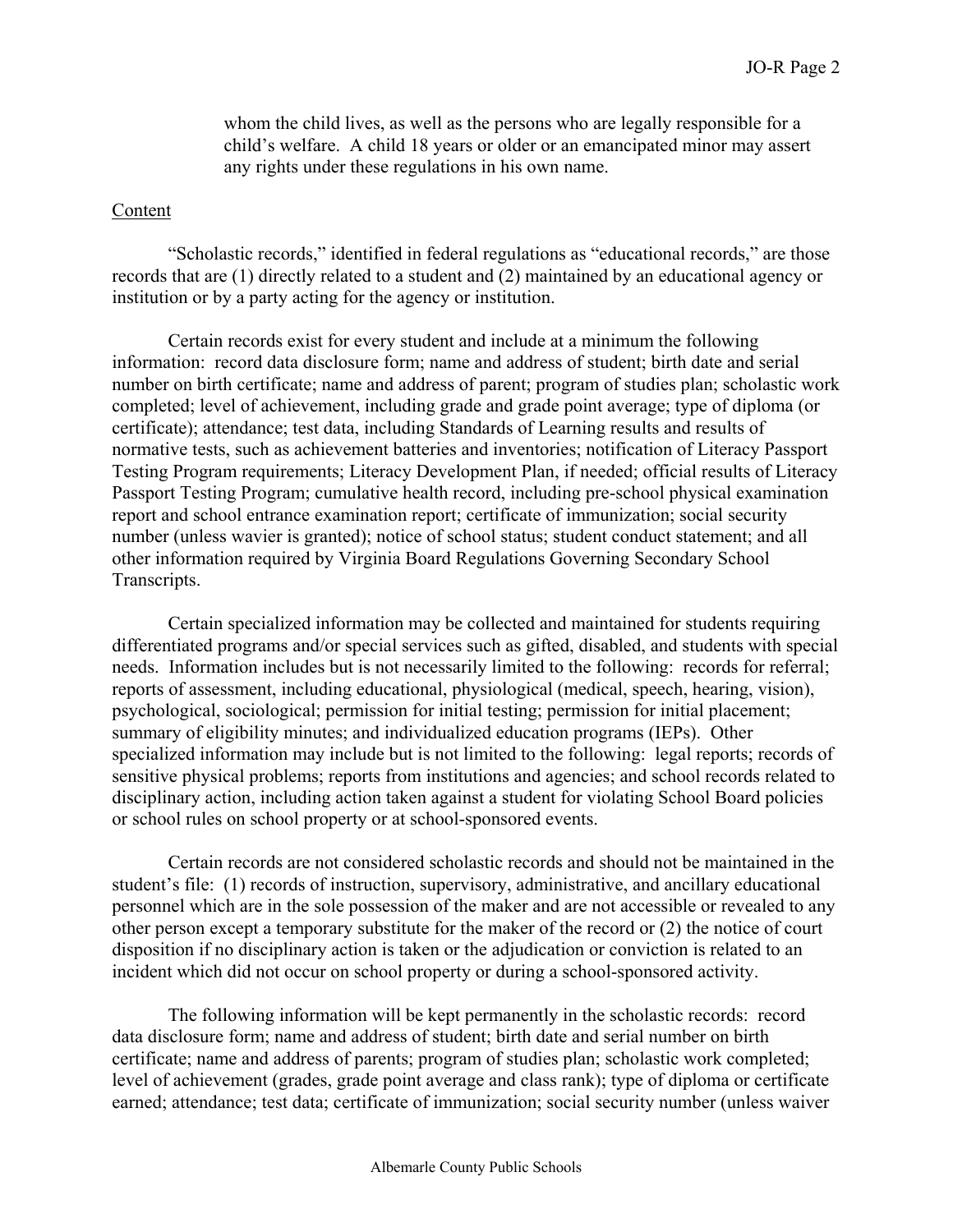is granted); and citizenship status if other than United States.

Other personally identifiable information in the student's scholastic record will be retained until no longer educationally useful or five (5) years after the student graduates from a secondary school, completes a Board of Education adopted program, or leaves school.

#### Maintenance

The Superintendent of the school division has designated the building administrator(s) and the director of special education/student services to be responsible for the protection of confidentiality of personally identifiable information in the collection, maintenance, security/storage, use, disclosure, amendment, and destruction of the scholastic records. Records of each student enrolled in Albemarle County Public Schools are located at the school which the student attends. A copy of special education information is also kept at the central office. All files are developed, maintained, and stored in a confidential manner. These records are accessible to all professional personnel within the school division who have legitimate educational interests in the students.

#### Location

All scholastic records shall be housed in a school building or in some other location designated by the Superintendent.

- A. To the extent reasonably possible, all records shall be filed in a central location within each school building.
- B. When all files are not located centrally in the school building, the principal and/or designee shall be responsible for information concerning all other file locations and shall ensure that all files are accessed and released in accordance with any authorized request that is made.

## Access

Albemarle County Public Schools will permit parents, guardians, or eligible students access to scholastic records in accordance with applicable law. The school division will comply with requests for parental or eligible student access to records within a reasonable period of time not to exceed 45 days from receipt of the request. Parents or eligible students may present themselves in person during regular business hours or request scholastic records in writing.

For students receiving services pursuant to the Individuals with Disabilities Act (IDEA), parents or eligible students have the right to inspect and review education records before any meeting regarding an Individualized Education Program (IEP) or hearing related to the identification, evaluation, or educational placement of the student or the provision of a free appropriate public education.

If any scholastic records include information on more than one student, the parent of a student will have the right to inspect and review only the information relating to their child or to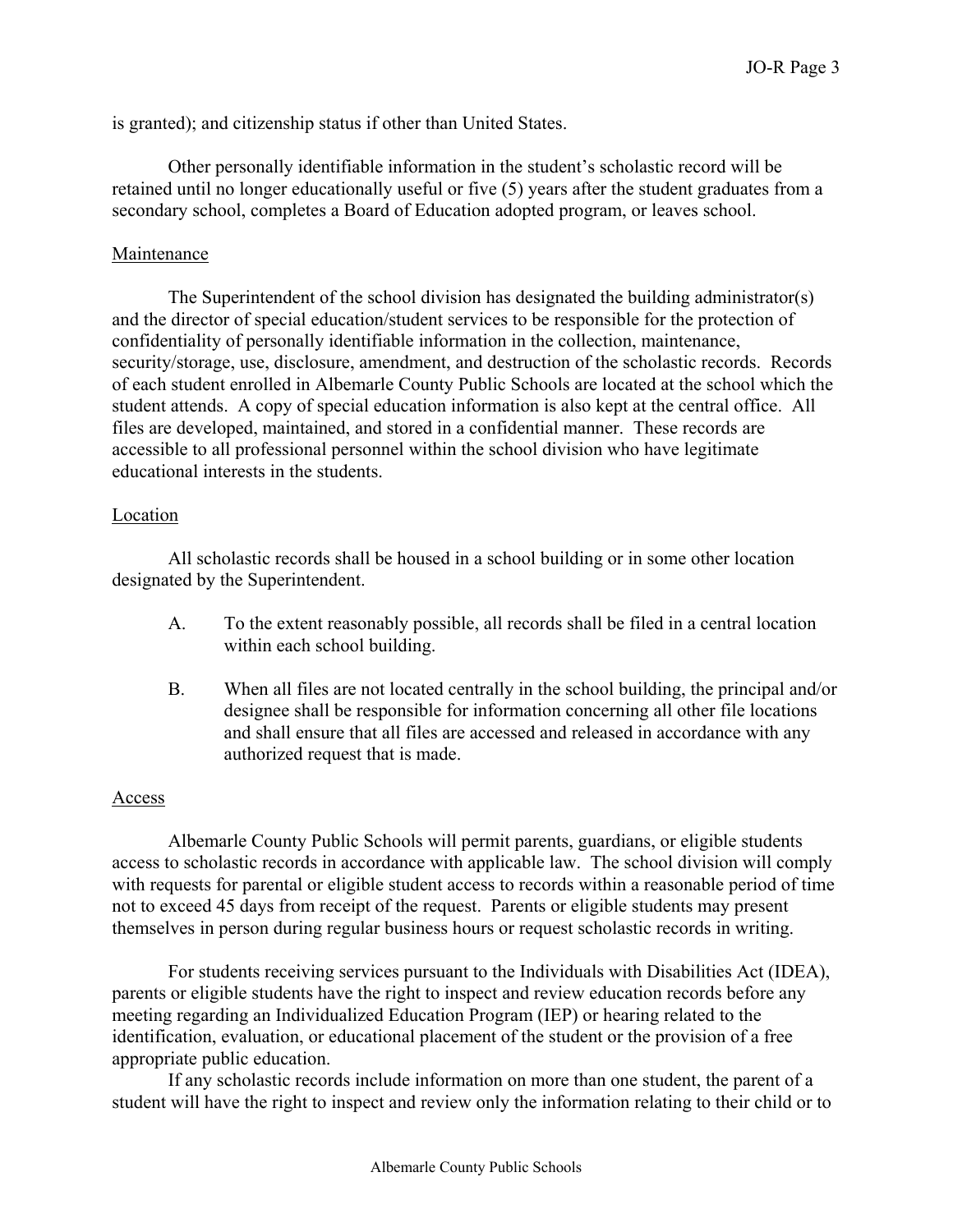be informed of that specific information.

The term "eligible student" means a student who has attained 18 years of age or is attending an institution of post-secondary education. The permission or consent required of and the rights accorded to parents relative to education records will be accorded to these students.

The term "parent" means a biological or adoptive parent or a guardian of a child. This term also includes a surrogate parent who has been appointed pursuant to Virginia Special Education Regulations. The term also includes persons who have provided sufficient evidence that they are authorized to act in the place of a parent, such as a grandparent or stepparent with whom the child lives, in the absence of a parent or a guardian. Albemarle County Public Schools may presume that both parents have the authority to inspect and review records relating to the student unless the system has been provided with sufficient evidence that either parent does not have the authority under applicable state law, court order, or a legally binding instrument governing such matters as guardianship, separation, and divorce.

The right to inspect and review scholastic records includes the right to a response from the school division to reasonable requests for explanations and interpretations of the scholastic records and the right to request the school division to provide copies of the scholastic records containing information, if failure to provide copies would effectively prevent the parent from exercising the right to inspect and review the scholastic record. For students under the Individuals with Disabilities Act (IDEA), this includes the right to have a representative of the parent or eligible student inspect and review the scholastic record.

A record will be maintained of all parties obtaining access to or requesting disclosure of personally identifiable information from a student's education record, including (1) the name of the party who has requested or received personally identifiable information; (2) the agency or institution represented, if any; (3) the legitimate interest/purpose of the party requesting or obtaining the information; and (4) the date of disclosure. School officials may but are not required to maintain such record if the request was from or the disclosure to (1) the parent or eligible student, (2) a school official with legitimate educational interest, (3) a party with written consent of parent or eligible student, or (4) a party seeking directory information.

The schools will maintain for public inspection a current listing of names and positions of employees within the school division who have access to personally identifiable information/data in scholastic records.

All Albemarle County Public Schools personnel collecting or using personally identifiable information will be trained regarding applicable policies and procedures.

As the Superintendent's Designee, the principal or designee will be present for scholastic record interpretation and explanation of the files. For central office records, interpretations and explanations will be done by the Director of Special Education/Student Services or designee. This relates to all parties having access to these files with the exception of clerical personnel who need access for maintenance purposes.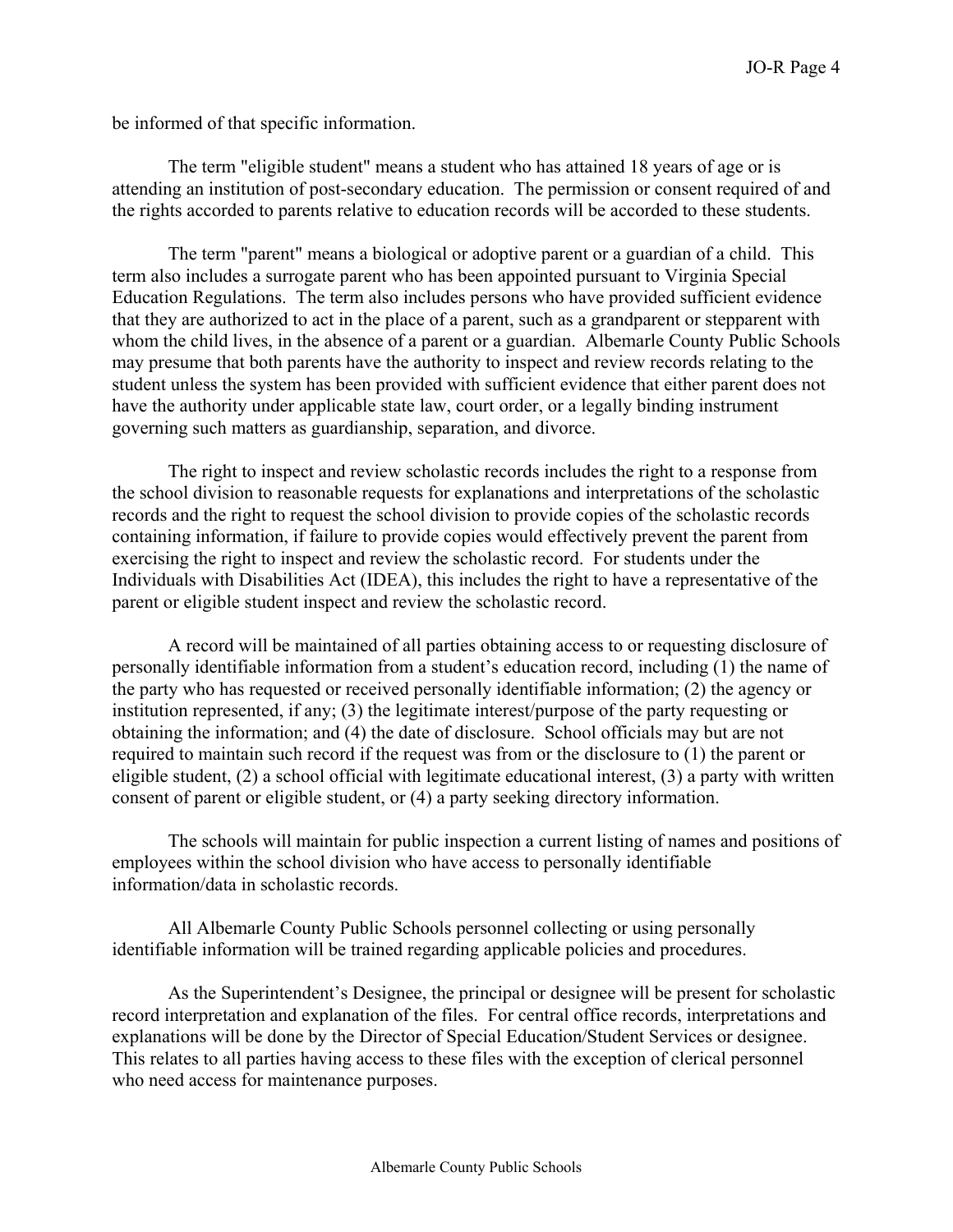## Disclosure and Fees

Whenever a pupil transfers from one school division to another, the scholastic record (or copy), including disciplinary records maintained on a pupil, will be transferred to the school division to which the pupil transfers upon request from such school division. Permission of the parent, guardian, or other person having control or charge of the student will not be required for transfer of such scholastic record to another school or school division within or outside of Virginia. However, when transferring records to another school division, written notice of the transfer will be sent to the parent, guardian, or other person having control or charge of the student within five days of the date on which the record was transferred.

No fee is charged for a copy of student records. In addition, no fees are charged for search, retrieval, interpretation, or reproduction of scholastic records including the Individualized Education Program (IEP).

Albemarle County Public Schools, with written consent from parents or eligible students, may disclose information from the student's record, other than directory information. Such written consent must specify records to be released, the reason for such release, and to whom the records are to be released. A copy of the records to be released will be provided to parents or eligible students if desired.

Albemarle County Public Schools may, without the consent of either the eligible student or his parents, disclose information kept in the student's records to the following individuals under the specified conditions:

- A. Other school officials, including teachers, within the school division whom the school division has determined to have legitimate education interests. This includes adult clerical personnel employed by the school division.
- B. Officials of another school or school division, both within and outside the state, or institution or post secondary education, in which the student seeks or intends to enroll.
- C. Officials of learning centers of the Department of Youth and Family Services, a local jail or detention center, in which the student who last attended a school within a school division is now a student, upon notice by the Department of Correctional Education under Virginia Law.
- D. Certain officials of the U.S. Department of Education, the Comptroller General, and state and local educational authorities, in connection with certain state or federally supported education programs. This includes the Superintendent of Public Instruction or member of his staff.
- E. The disclosure is in connection with the request of financial aid. The information must be necessary for such purposes as the determination of eligibility, amount and conditions of the aid and for the enforcement of the terms and conditions of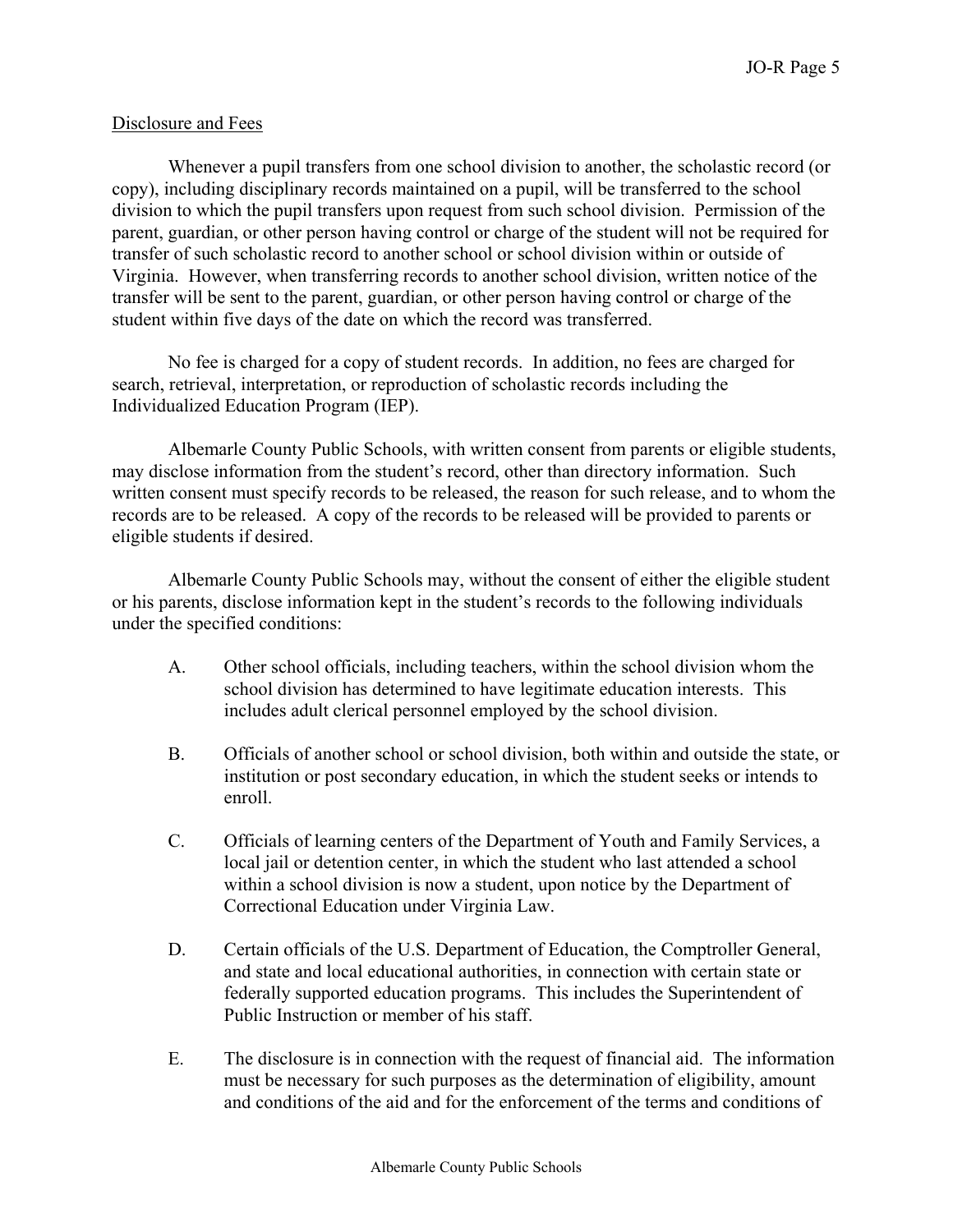the aid.

- F. Organizations and agencies conducting studies for or on behalf of educational institutions to develop, validate or administer predictive tests, administer student aid programs or improve instruction. The study must be conducted in a manner that does not permit personal identification of parents and students by individuals other than representatives of the organization and the information is destroyed when no longer needed for the purposes for which the study was conducted.
- G. Accrediting organizations to carry out their accrediting functions.
- H. Parents of a dependent student as defined by the Internal Revenue Code for income tax purposes.
- I. To comply with a judicial order or a lawfully issued subpoena. In order to release information under this provision, the school division must make a reasonable effort to notify the parent or eligible student of the order or subpoena in advance of compliance. School officials should indicate to the parent or eligible student that unless the designated school officials are informed otherwise in writing by a specified date, the parent or eligible student will be deemed to have consented to the disclosure. In the case of a Federal grand jury subpoena, the court will order, for good cause shown, the school division not disclose to any person the existence or contents of the subpoena or any information furnished to the grand jury in response to the subpoena. In case of any other subpoena issued for a law enforcement purpose, the court or other issuing agency may order, for good cause shown, the school division not to disclose to any person the existence of contents of the subpoena or any information furnished in response to the subpoena.
- J. In connection with a health or safety emergency. Knowledge of the information must be necessary to protect the health of safety of the student or other individuals.
- K. The disclosure is information that has been designated as directory information, unless a request for non-disclosure has been received.
- L. State and local officials or authorities to whom information is specifically required to be reported or disclosed pursuant to state statute adopted prior to November 19, 1974.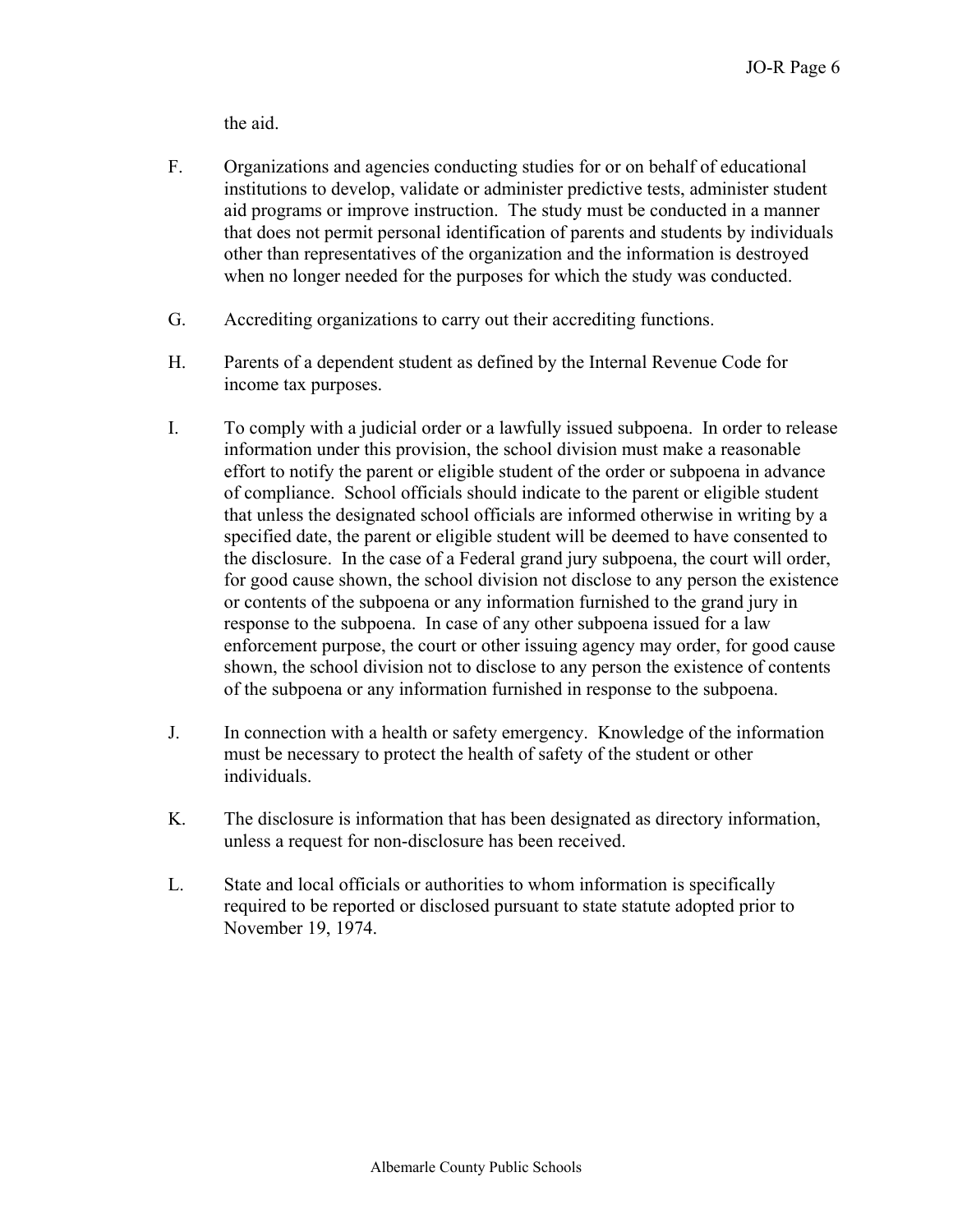- M. A state or local law enforcement officer, including a probation officer, parole officer or administrator, or a member of a parole board seeking information in the course of his duties.
- N. Employees or officials of a protective services agency regarding a pupil referred to that agency as a minor requiring investigation or supervision by that agency.
- O. At the discretion of the Superintendent, to the staff of a college, university or educational research and development organization or laboratory if such information is necessary to a research project or study conducted, sponsored, or approved by the college, university, or educational research and development organization or laboratory and if no pupil will be identified by name in the information provided for research.
- P. Data about a student who is a veteran of U.S. military service, or an orphan or dependent of such veteran, or an alien may be disclosed to an officer or employee of the United States government seeking the information in the course of his duties. The school division may only furnish the following information about the student; name and address; daily attendance record; grades received in school subjects; parent's name; date and place of birth; and names and addresses of other schools attended.
- Q. A student's pre-school physical examination report, immunization record and school entrance health examination form may be released to employees or officials of a state or local health department.
- R. A student's daily attendance record may be released to an employee of a local social services department for the purposes of determining eligibility for public assistance.
- S. Names and addresses of present and former students may be disclosed for the purposes of informing students and former students of available educational and career opportunities to any officer or employee of a public or private school, college or university; an official of a private business schools or professional school or college; and any military recruiter.

When a school official discloses information from the student's records, other than directory information, to anyone other than the parents of the student, the student himself, or other school officials, except as allowed under specified conditions in the paragraphs above and documented on the Record Data Disclosure Form, he will inform the person who receives the information that it may not be transferred to any other party without the consent of the parents or eligible student. If the person receiving information transfers it to any other party without parent or eligible student consent, the School Board may not allow access to scholastic record information to that person for at least five years.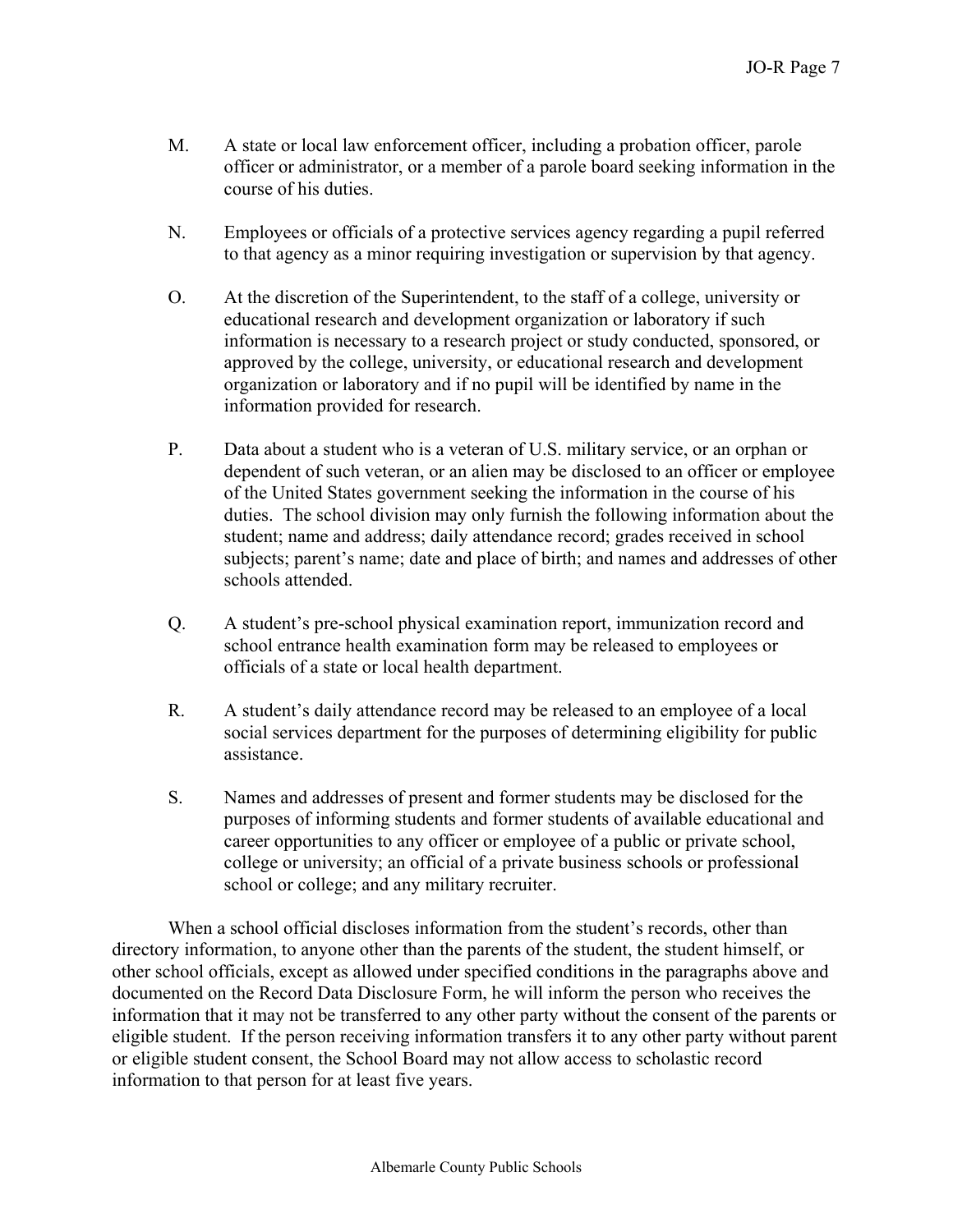The school will keep permanently with the student's file(s) a Record Disclosure Form which will be available to parents or eligible students, to school officials responsible for record maintenance, and to authorized parties.

#### Procedures to Amend Information

Any parent or eligible student who believes that information in the scholastic record of the student is inaccurate or misleading or violates the rights of the student may request that the school division amend the record. The school division will decide, within a reasonable time, whether to amend the record as requested. If the school division decides not to amend the record, it will notify the parent or student of the decision and of the right to a hearing to challenge the content of the record.

If, as a result of the hearing, the school division determines that the information should be amended, the school division will amend the record accordingly and inform the parent and/or student of the amendment in writing. If the school division determines that the information should not be amended, it will inform the parent or eligible student of the right to place a statement in the record commenting on the information or explaining why they disagree. If a statement is placed in the record, the school division will maintain the statement with the record for as long as the record is retained and disclose the statement whenever the contested information is disclosed.

If the record is amended by either a statement or purging of information, the school division will furnish past recipients of the information notification that an item has been purged or corrected.

The school division may utilize informal attempts to reconcile differences; however, the parent or eligible student may exercise the right to a hearing without benefit of the decision from any informal proceeding.

#### Hearing Procedures

A hearing will be conducted according to the procedures prescribed by the Federal Educational Rights and Privacy Act (FERPA) as follows:

- A. The hearing will be held within a reasonable time after the request is received.
- B. The school division will provide the parent or eligible student with notice of the date, time, and place within a reasonable time in advance of the hearing.
- C. The hearing may be conducted by any party, including an official of the school division who does not have a direct interest in the outcome of the hearing.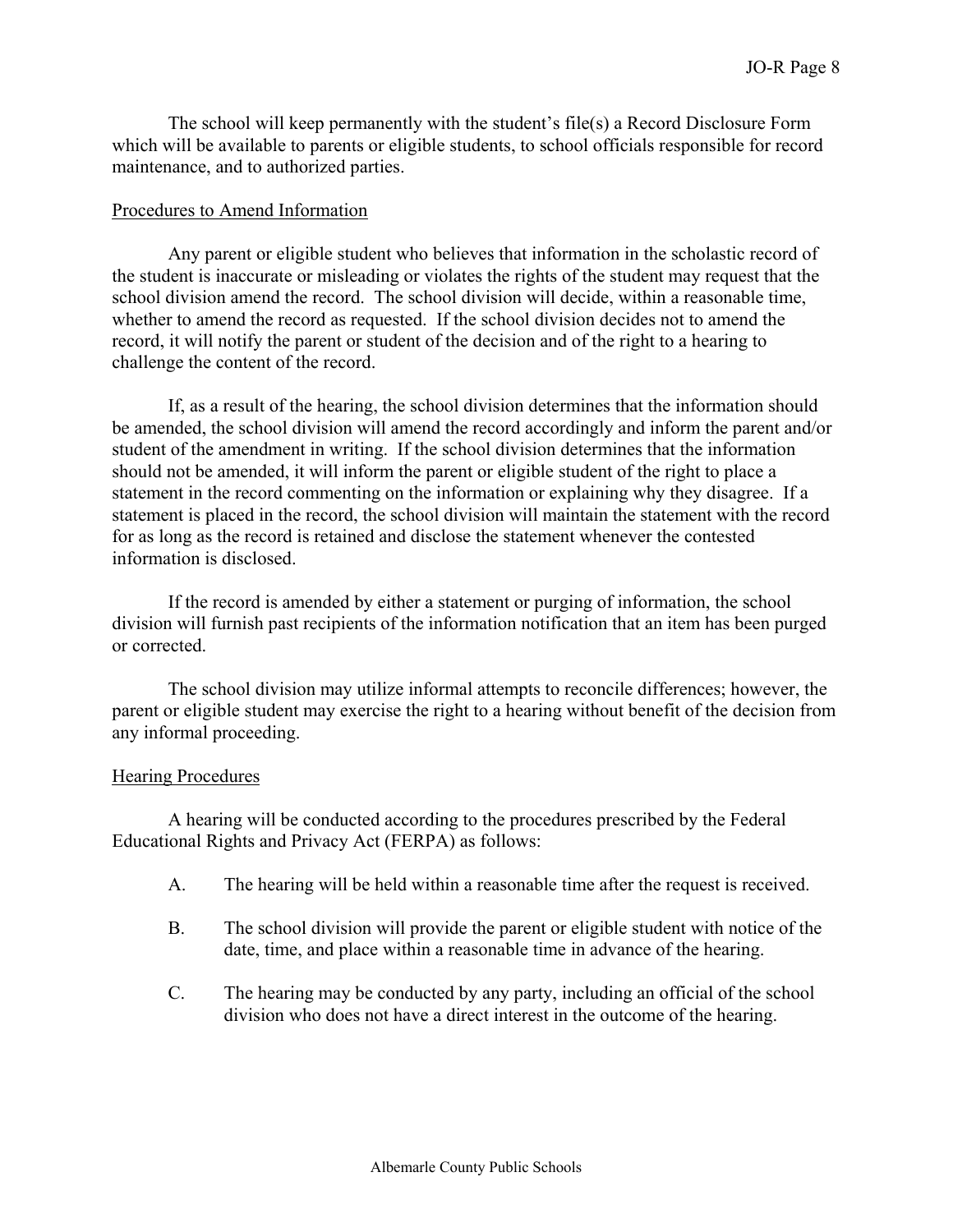- D. The parent or the eligible student will be afforded a full and fair opportunity to present evidence relevant to the issue. The parent or eligible student may, at their own expense, be assisted by another, including an attorney.
- E. The school division will make its decision in writing within a reasonable period of time after the hearing.
- F. The decision of the school division will be based solely upon the evidence presented at the hearing and will include a summary of the evidence and the reasons for the decision.

#### Destruction of Information

The school division will inform parents or eligible students when personally identifiable information collected, maintained, or used is no longer needed to provide educational services to the student. This information will be destroyed at the request of the parent. However, a permanent record of the following will be maintained: record data disclosure form; name and address of student; birth date and serial number on birth certificate; name and address of parents; program of studies plan; scholastic work completed; level of achievement (grades, grade point average, and class rank); type of diploma or certificate earned; attendance; test data; certificate of immunization; social security number (unless waiver is granted); and citizenship status if other than United States. If the parents or eligible students do not request destruction of other personally identifiable information, it too may be retained permanently. Prior to destruction of data, a reasonable effort will be made to notify parents or eligible students that they have a right to be provided with a copy of the information that will be destroyed. The schools may not destroy any education records if there is an outstanding request to inspect and review the records.

A review of an enrolled student's records will be conducted in grades five, eight, and twelve. Only those records which must be maintained permanently and those determined to be educationally useful will be kept. Among the records which will be retained as educationally useful will be disciplinary records for an offense in violation of School Board policies relating to weapons, alcohol or drugs, or for the willful infliction of injury to another person or for destruction of school property or privately owned property while located on school property.

Destruction of scholastic records is the best protection against improper and unauthorized disclosure; however, the scholastic records may be needed for other purposes. When informing parents or eligible student about their rights under this section, the school officials should remind them that the scholastic records may be needed by the student or the parents for social security benefits or other purposes. If the parents or eligible student request that the information be destroyed, then the school division will retain only the information required under state law and regulations.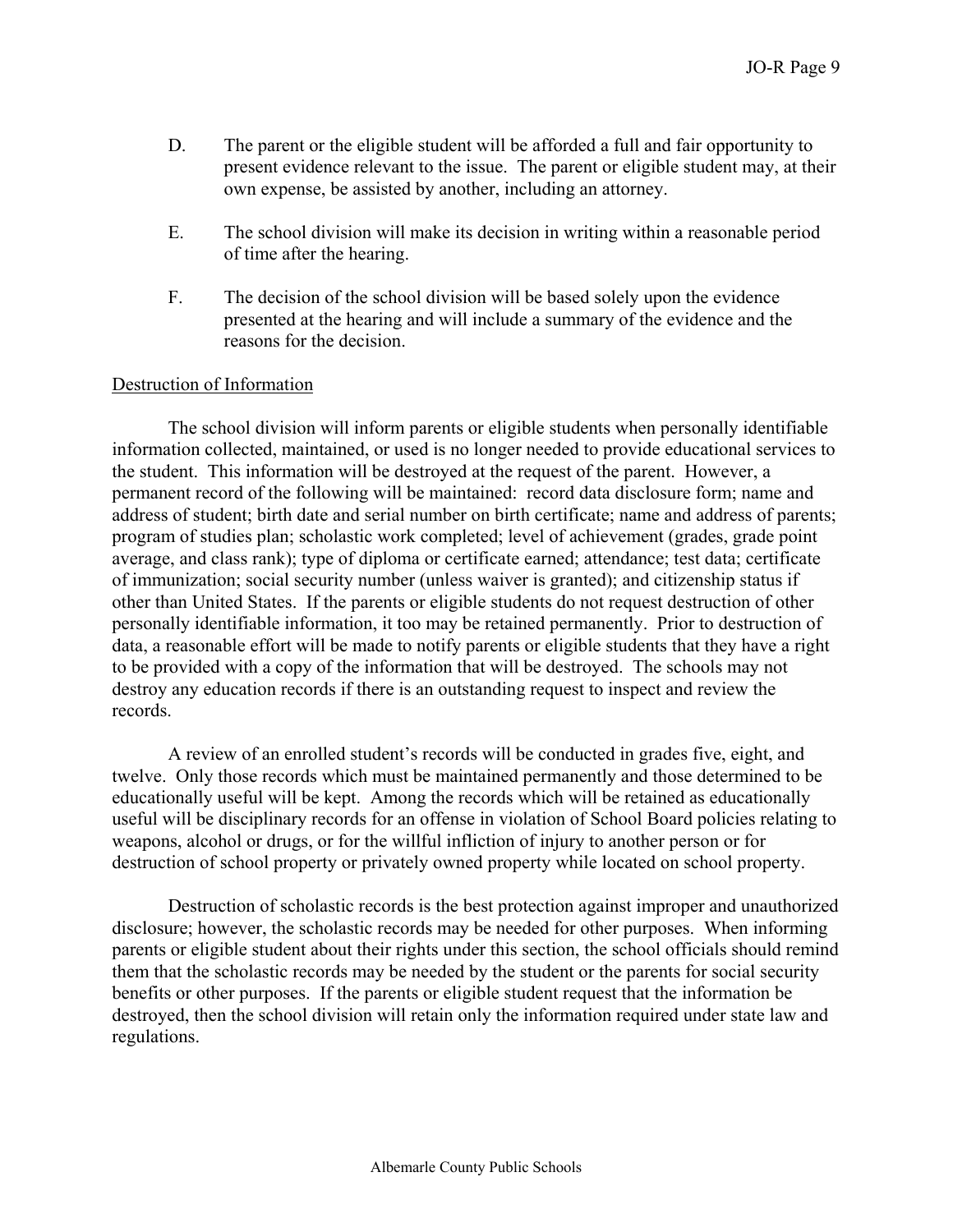# Directory Information

Albemarle County Public Schools may make public the following as "Directory Information" unless the principal of the school the student attends is notified in writing by parent or eligible student within 15 administrative days of annual publication of this information that the parent or eligible student objects to the following being designated as "Directory Information":

- Name of student in attendance or no longer in attendance;
- Address;
- Telephone listing;
- Electronic mail address;
- Dates of attendance;
- Grade level:
- The most recent educational agency or institution attended;
- Date and place of birth;
- Participation in officially recognized activities and sports;
- Height and weight; if member of athletic team;
- Awards and honors received; and
- Information generally found in school yearbook.

## Release of Student Discipline Records to Post-Secondary Schools

Sample language for requests for the release of student discipline records is listed below.

 No disciplinary infractions resulting in out-of-school suspension of ten days or longer/no findings of credible threat to harm:

 *Albemarle County Public Schools releases student disciplinary records if a student has had any out-of-school suspension that resulted in a suspension of ten or more days or if a finding of a credible threat to harm self or others when using the ACPS threat assessment protocol. This student has no disciplinary infractions that meet these criteria.*

 One or more disciplinary infraction(s) resulting in out-of-school suspension of ten days or longer/one or more finding(s) of credible threat to harm:

 *Albemarle County Public Schools releases student disciplinary records if a student has had any out-of-school suspension that resulted in a suspension of ten or more days or if a finding of a credible threat to harm self or others when using the ACPS threat assessment protocol. This student has had \_\_\_ suspensions of ten days or more. The reason(s) for these suspensions were \_\_\_\_\_\_\_. The total number of days the student was suspended*  for each of these offenses was \_\_\_\_. This student has had \_\_\_finding(s) of a credible *threat to harm self or others.*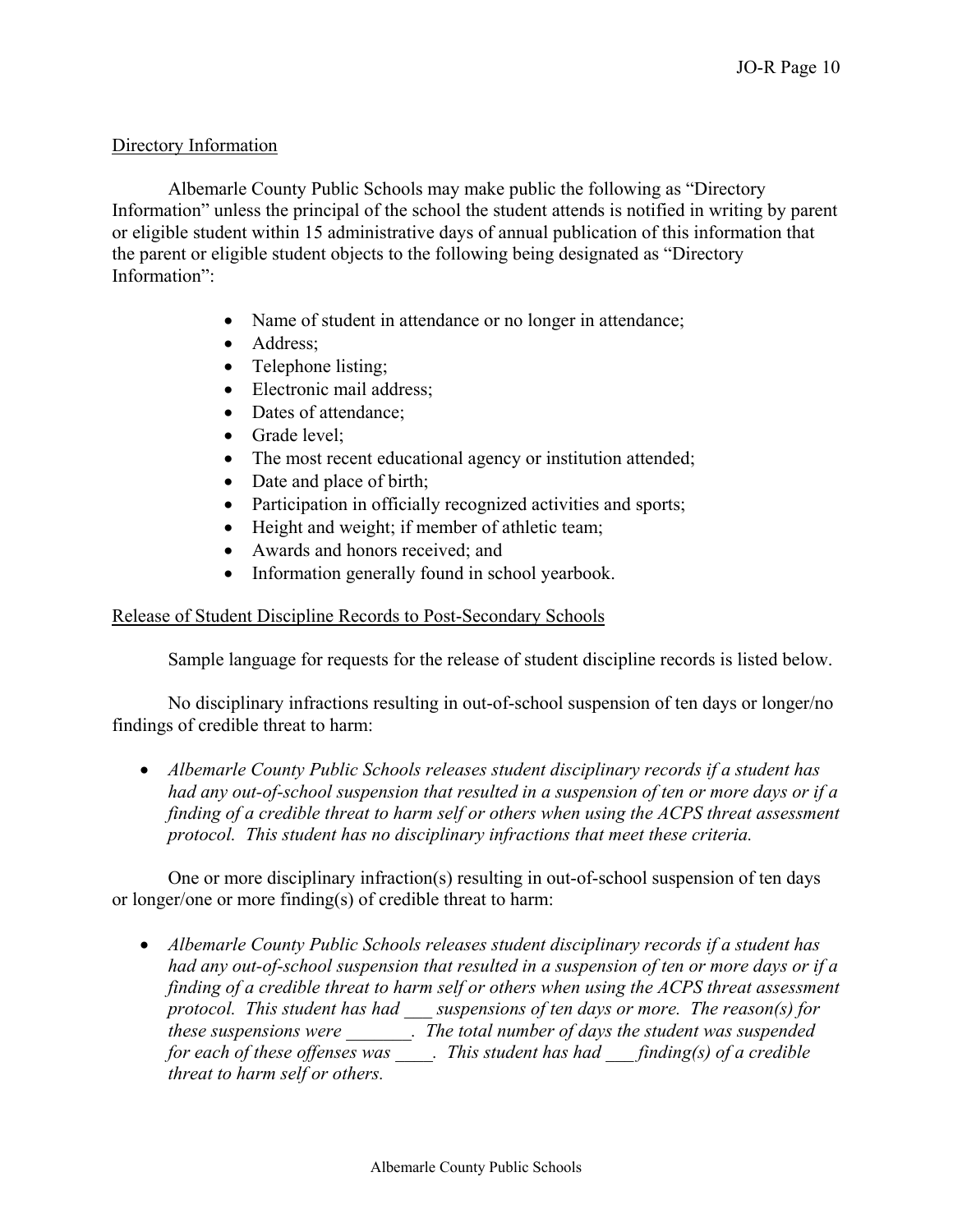# Notification of Rights

All parents and eligible students are to be notified annually of their rights in regard to scholastic records as follows by publication in a school division publication and the student handbook:

- A. To inspect and review the student's education record;
- B. To request the amendment of the student's education record to ensure that it is not misleading, inaccurate, or in violation of the student's privacy or other rights;
- C. To consent to disclosure of personally identifiable information except to the extent that FERPA permits disclosure without consent;
- D. To file a complaint with the United States Department of Education, Family Policy and Regulation office, concerning alleged failures of the school division to comply with FERPA;
- E. To obtain a copy of the school division policy regarding management of student records. The notice must also inform parents and eligible students where copies of the school division policy are located.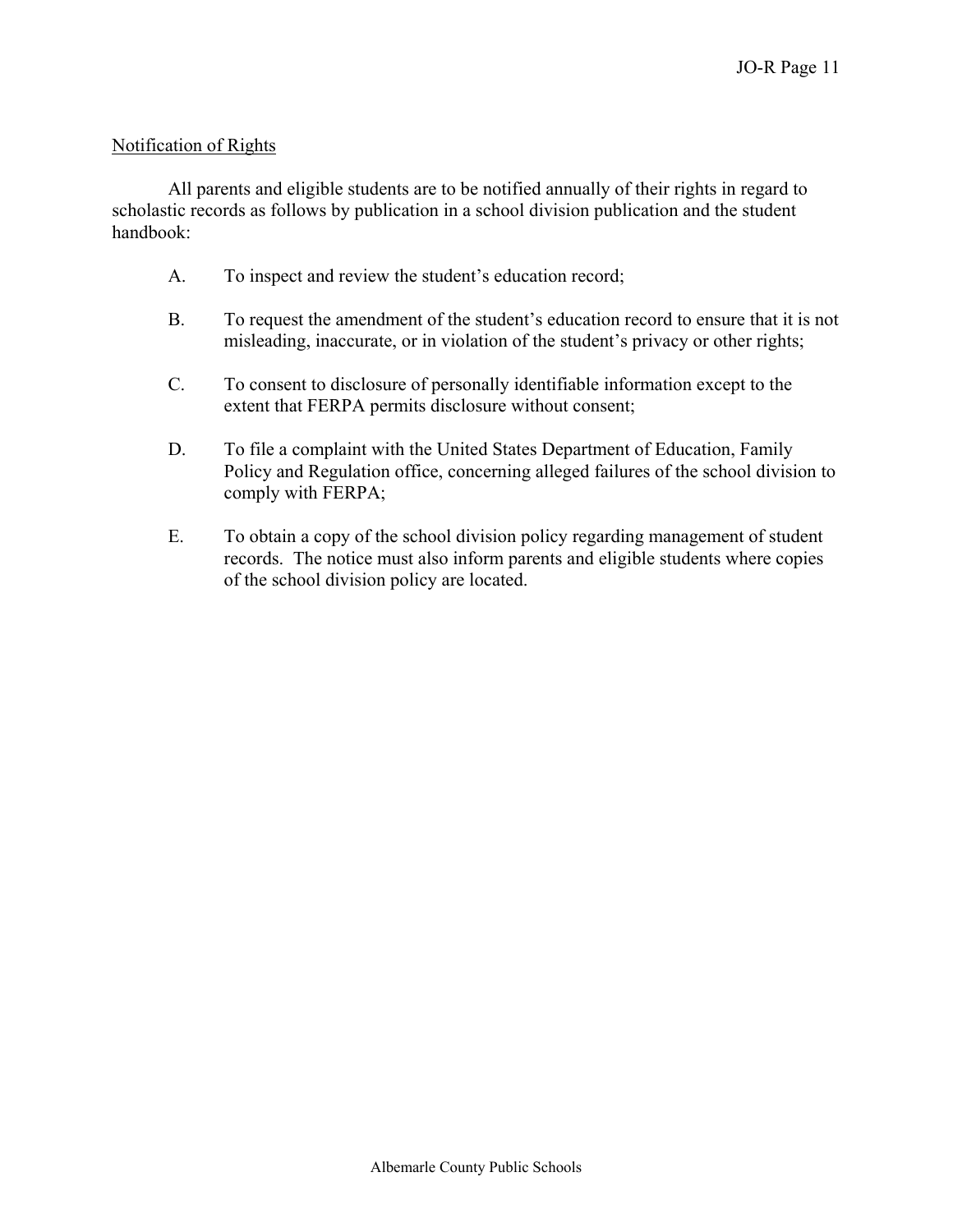A sample notice for parent/student handbook is as follows:

# **PARENTS' AND ELIGIBLE STUDENTS' RIGHTS RELEVANT TO STUDENT RECORDS**

It is the desire of the Albemarle County School System that you, as the student's parent, have a clear understanding of the content of your child's record, how the record is being handled, and your rights with regard to the record.

The content of the student record is limited to data needed by the school to assist the student in his personal, social, educational, and vocational development and in his post-high school placement. The following information will be maintained as a part of the record at the school your child attends in the Albemarle County School System:

- A. Name and address of student and parent or guardian;
- B. Date of birth;
- C. Scholastic work completed and level of achievement (grades, grade point average, standardized achievement test scores);
- D. Attendance data;
- E. Special aptitudes and interests including scores on standardized group ability, aptitude, and interest instruments;
- F. School and community activities and work experience (employment evaluations) for students in cooperative vocational programs;
- G. Record of employment counseling and placement;
- H. Health and physical fitness data, including immunization record, preschool physical examination report, and school physical examination report;
- I. Program of Studies plan;
- J. Type of diploma;
- K. Results of Literacy Testing Program; and
- L. Social Security number (unless waiver is granted).

In addition, potentially useful data classified as confidential is gathered for some students. This data when collected is part of the student record. Both cumulative and confidential information are housed in the school in which your child is enrolled. The confidential data could consist of the following:

- A. Social history;
- B. Legal, psychological, and medical reports;
- C. Records of sensitive mental or physical problems;
- D. Verified reports of serious or recurrent behavior patterns;
- E. Required reports of evaluation for special education placement to include educational, physiological, psychological, and sociological assessments;
- F. Reports from juvenile court, social welfare, and other agencies;
- G. Case studies;
- H. Vocational assessment data;
- I. Individualized Education Program and report of annual review of placement;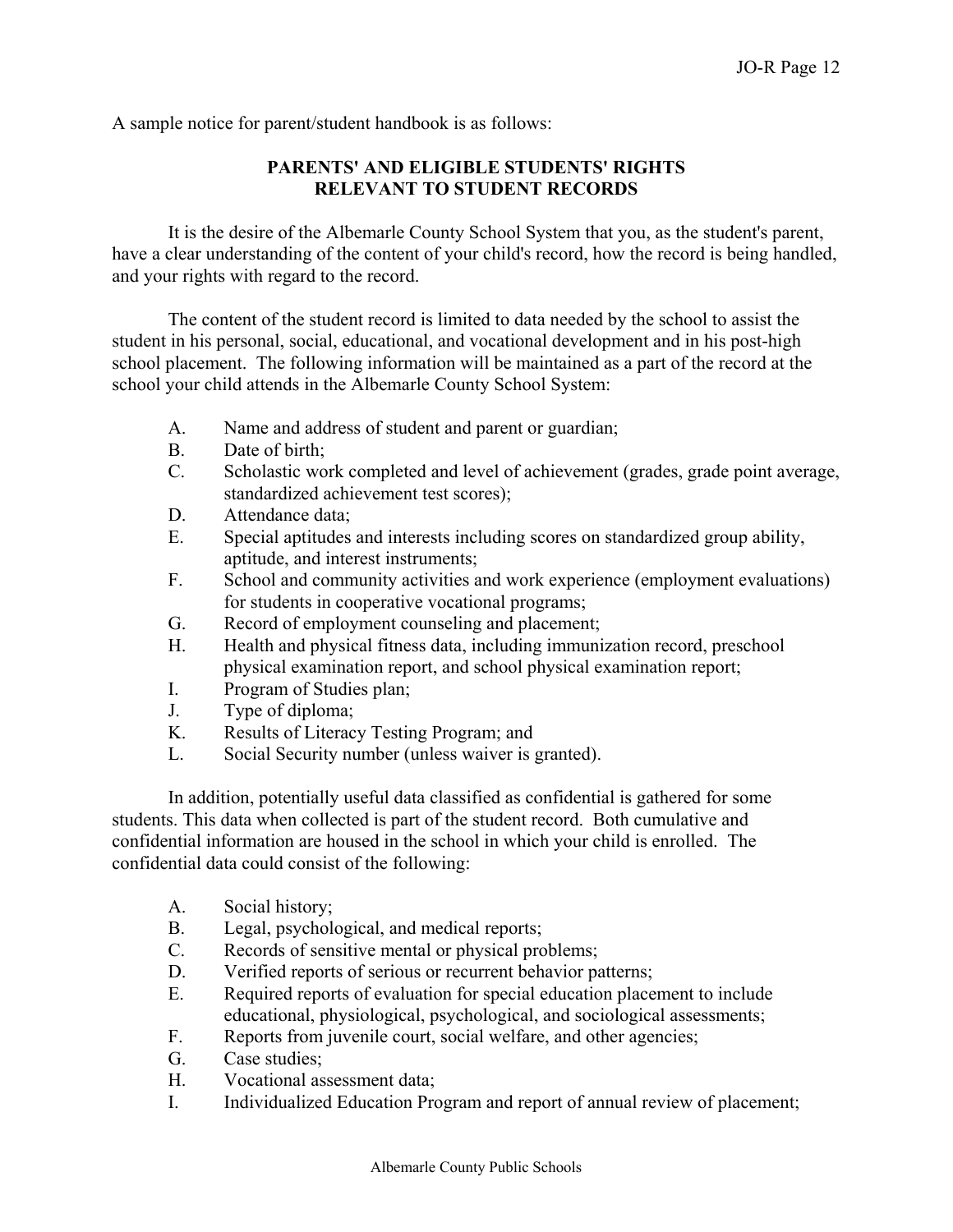- J. Permission form for testing, placement, and release of information;
- K. Confidential interviews and/or recommendations;
- L. Record of referral;
- M. Summary of minutes of eligibility findings for special education students;
- N. Report of appeals; and
- O. Disciplinary records.

The principal of the school your child attends and/or those professional personnel he designates are responsible for the following: the collection of information; the recording, maintenance, and security of data; and access and control of dissemination of information from the records based upon Albemarle County School Board policy. There is a periodic evaluation of the records by professional personnel, and data no longer pertinent is removed.

The Albemarle County Public Schools will comply with a request for access to records within a reasonable period of time, but no more than 45 days after it has received the request.

Information from the student's record, including both the cumulative and confidential data, may be disclosed to the following individuals:

- A. Professional personnel within the school, local educational agency, and the State Department of Education who have a professionally justified reason for such access and legitimate educational interests in the student;
- B. The student who is the subject of the record who is under the age of 18, provided written consent of the parent or legal guardian has been obtained;
- C. Upon request to an official of a school or post-secondary institution in which the student intends to enroll;
- D. The parents or legal guardian of the student, until the student becomes 18 years of age, is an emancipated minor, or is attending an institution of post-secondary education;
- E. Adult clerical personnel charged with the responsibility of record maintenance;
- F. Appropriate persons in connection with a student's application for financial aid (cumulative record data only);
- G. An employee or official of the state or local health department shall have access to the preschool physical examination reports, the immunization record, and the school entrance health examination form;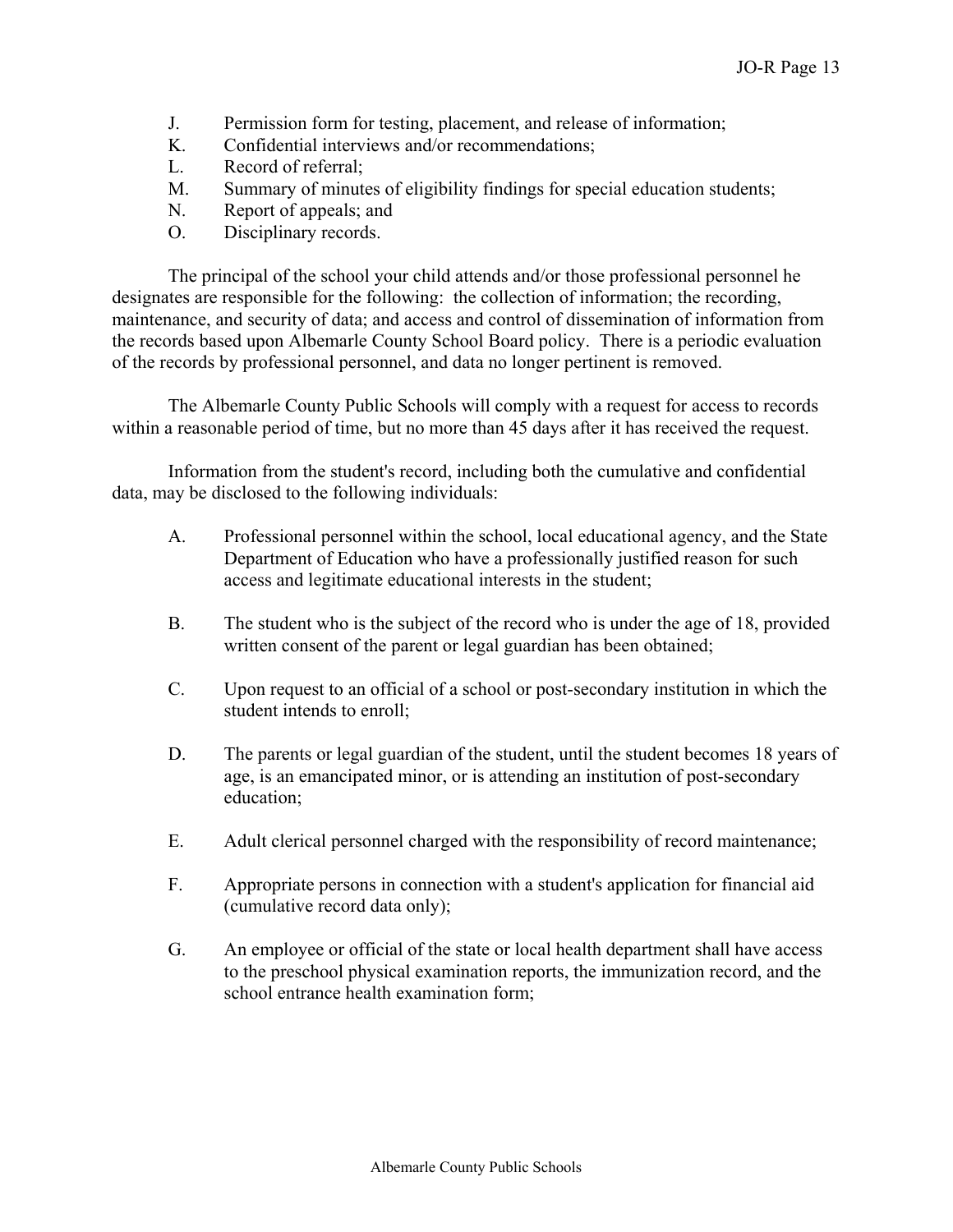- H. An authorized representative of the Comptroller General of the United States; the Secretary of the Department of Education; the local division superintendent; and state educational authorities needing information in connection with the audit and evaluation of state and federally supported programs of the enforcement of federal legal requirements related to such programs;
- I. Other persons or agencies will be allowed access and/or release of data only as prescribed by federal or state law or by parental permission, and in all cases, a record of such access will be maintained as part of the student's file showing the signature of each person who has had access to the record, the date of access, his specific legitimate interest in seeking such access, and the signature of the principal or his designee. This form will be available to the parents, the student, and school officials responsible for record maintenance.

No fee is charged for a copy of student records. In addition, no fees are charged for search, retrieval, interpretation, or reproduction of scholastic records including the Individualized Education Program (IEP).

Parents or their appointed representative(s) have the right to an explanation and/or interpretation of their student's scholastic record by an appropriate representative of the school division. Parents or their appointed representative(s) have the right to inspect, review and/or copy or be provided copies of the contents of their child's record in an expeditious manner. They have the right to ensure that the records are not inaccurate, misleading, or otherwise in violation of the privacy or other rights of the child. In addition, the parent or eligible student has the right to a hearing to provide an opportunity for the correction or deletion of information found to be inaccurate, misleading, or inappropriate and to file with the United States Department of Education a complaint concerning an alleged failure by the school board to comply with Title 20, United States Code, 1232g.

The Albemarle County School Board has elected to release, as a matter of conducting the routine business of the school, certain information classified as Directory Information. The following items are classified as Directory Information:

- Name of student in attendance or no longer in attendance;
- Address;
- Telephone listing;
- Electronic mail address;
- Dates of attendance:
- Grade level;
- The most recent educational agency or institution attended;
- Date and place of birth;
- Participation in officially recognized activities and sports;
- Height and weight; if member of athletic team;
- Awards and honors received; and
- Information generally found in school yearbook.